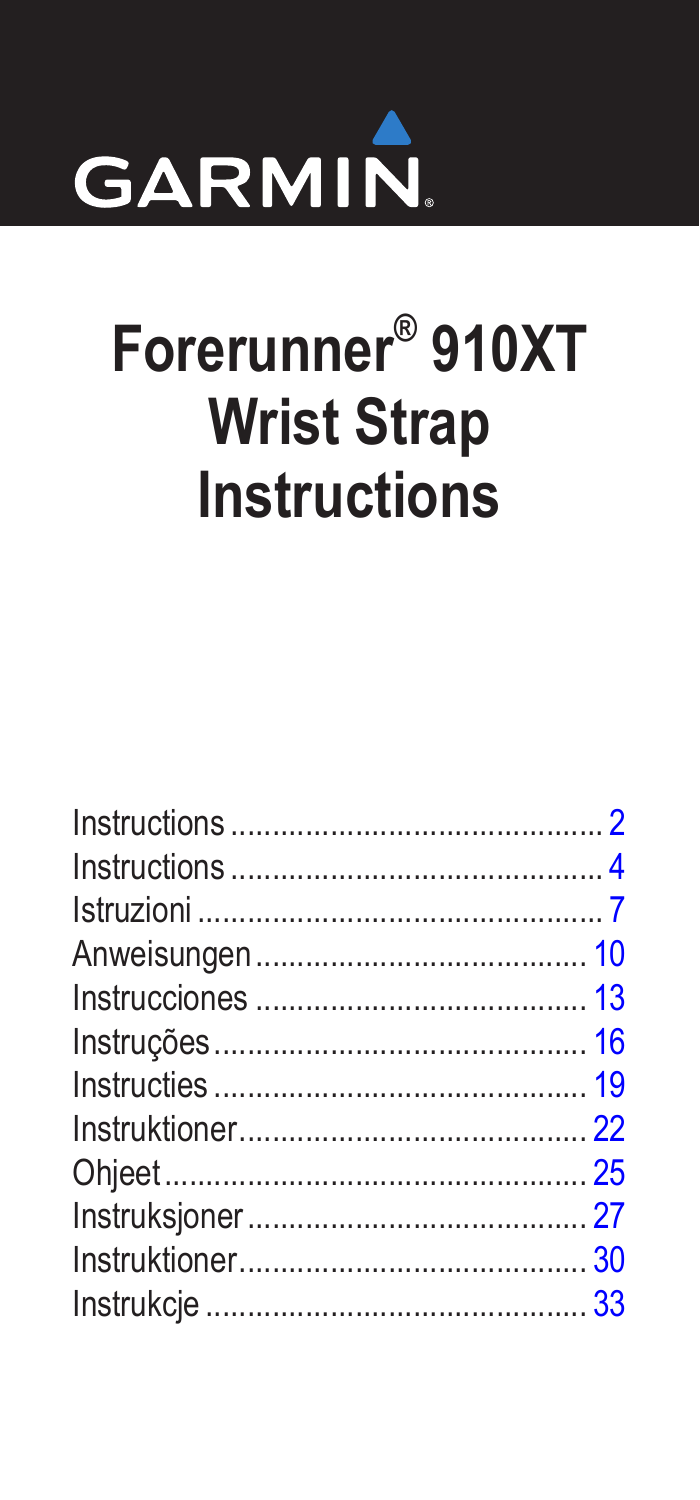## **Instructions**

#### **Warning**

<span id="page-1-0"></span>See the *Important Safety and Product Information* guide in the GPS device product box for product warnings and other important information.

# <span id="page-1-1"></span>**Removing the Existing Wristband**<br>**1** Use one screwdriver ① to hold one side

Use one screwdriver **1** to hold one side of the pin  $(2)$ .



- **2** Use the other screwdriver **3** to unscrew and separate the pin pieces.
- **3** Pull out the pin pieces, and remove the wristband.
- **4** Repeat steps 1–3 to remove the other side of the wristband.

**NOTE:** Be careful not to lose the pin pieces.

## **Replacing the Existing Wristband**

**1** Align the end of the new wristband piece with the Forerunner.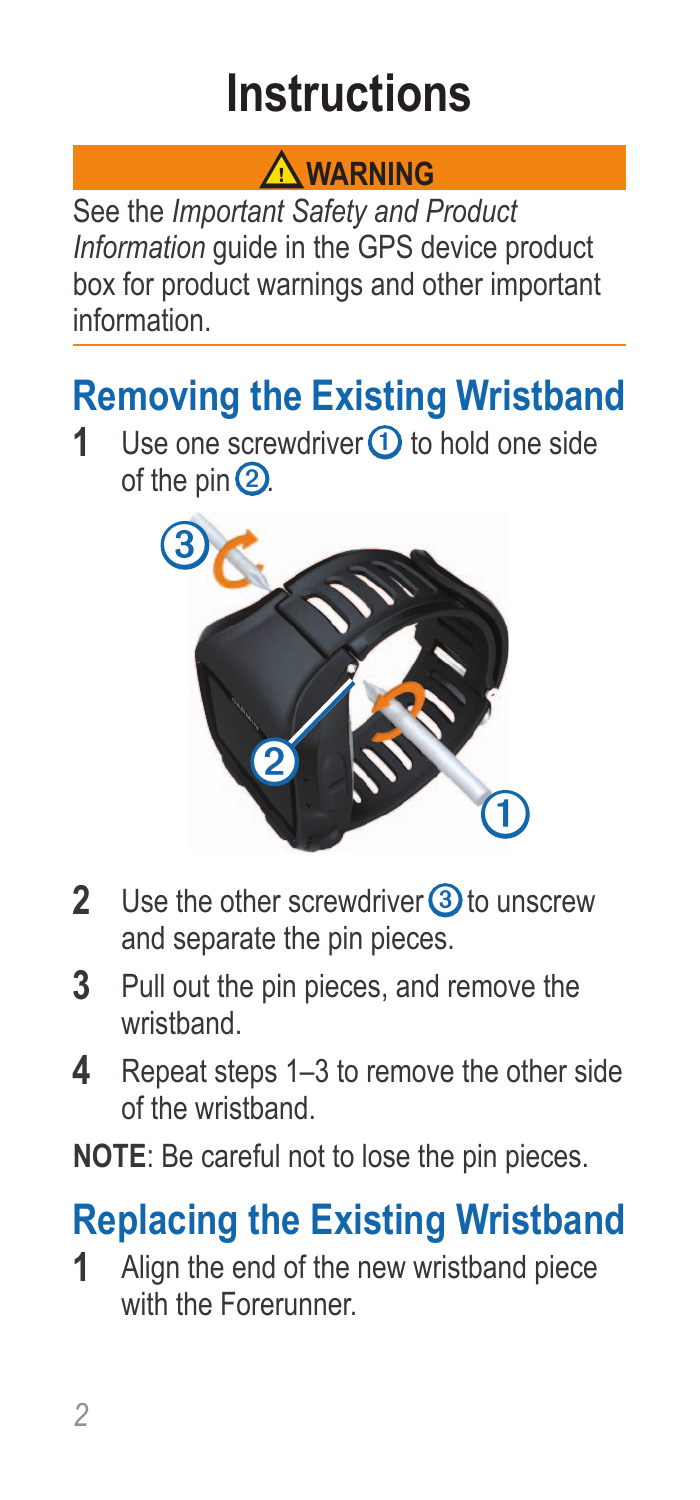- **2** Insert the long pin piece through the connecting hole and the wristband piece.
- **3** Insert the short pin piece on the other side.
- **4** Using the double screwdriver method [\(page](#page-1-1) 2), securely tighten the pin.
- **5** Repeat steps 1–4 to replace the wristband piece on the other side.

## **Installing the Fabric Wrist Strap**

**NOTE**: The fabric wrist strap is a replacement strap for smaller wrists and is not for use with average to larger wrists.

### **Installing the Connector**

**1** Align the connector  $\Omega$  with the Forerunner<sup>(2)</sup>.



- **2** Insert the long pin piece **3** through the connector and Forerunner.
- **3** Insert the short pin piece 4 in the other side of the connector.
- **4** Using the double screwdriver method [\(page](#page-1-1) 2), securely tighten the pin.

## **Attaching the Fabric Wrist Strap**

**1** Align the loop **①** with the Forerunner **②**.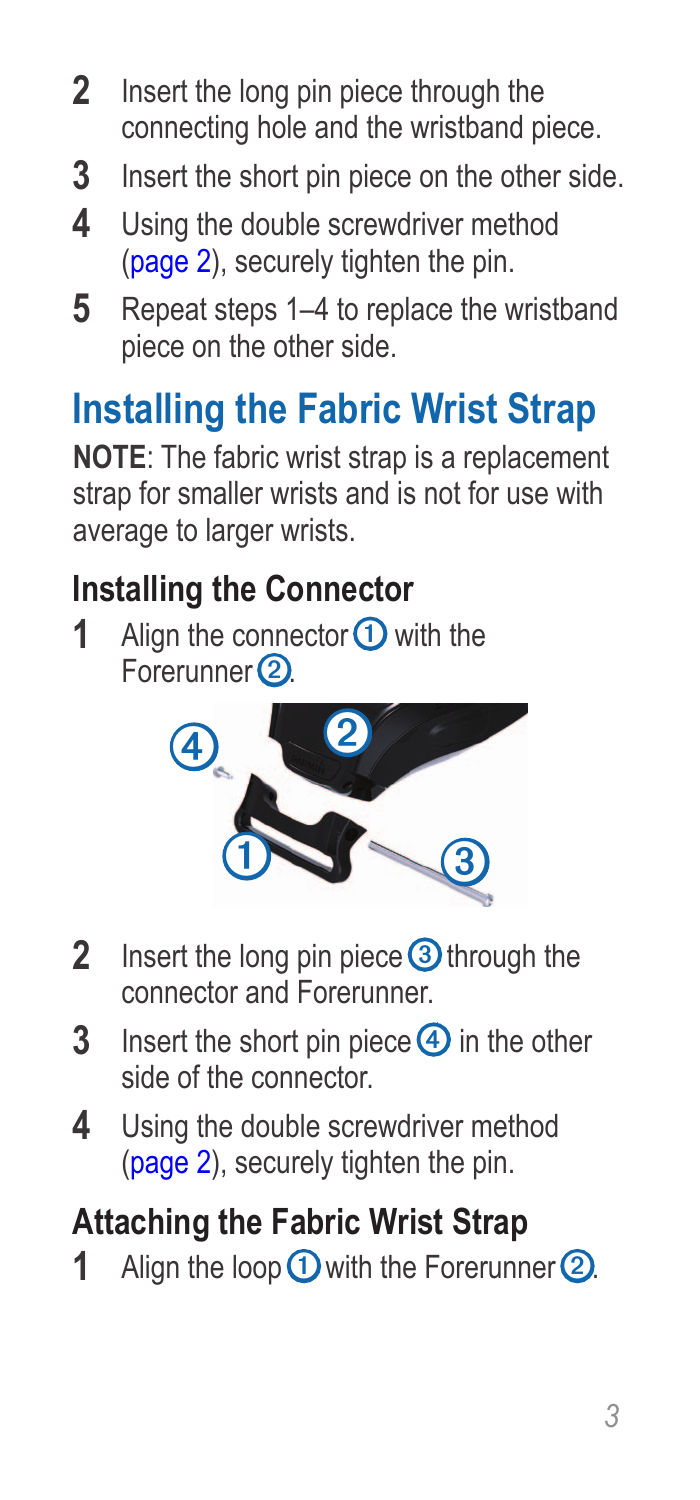<span id="page-3-0"></span>

- **2** Insert the long pin piece **3** through the connecting hole and loop.
- **3** Insert the short pin piece 4 on the other side.
- **4** Using the double screwdriver method [\(page](#page-1-1) 2), securely tighten the pin.

## **Limited Warranty**

Garmin's standard limited warranty applies to this accessory. For more information, go to <www.garmin.com/support/warranty.html>.

## **Instructions**

#### **Avertissement**

Consultez le guide *Informations importantes relatives au produit et à la sécurité* inclus dans l'emballage du GPS, pour prendre connaissance des avertissements et autres informations sur le produit.

## <span id="page-3-1"></span>**Retrait du bracelet existant**

**1** Utilisez l'un des tournevis **1** pour maintenir l'un des côtés de la tige 2.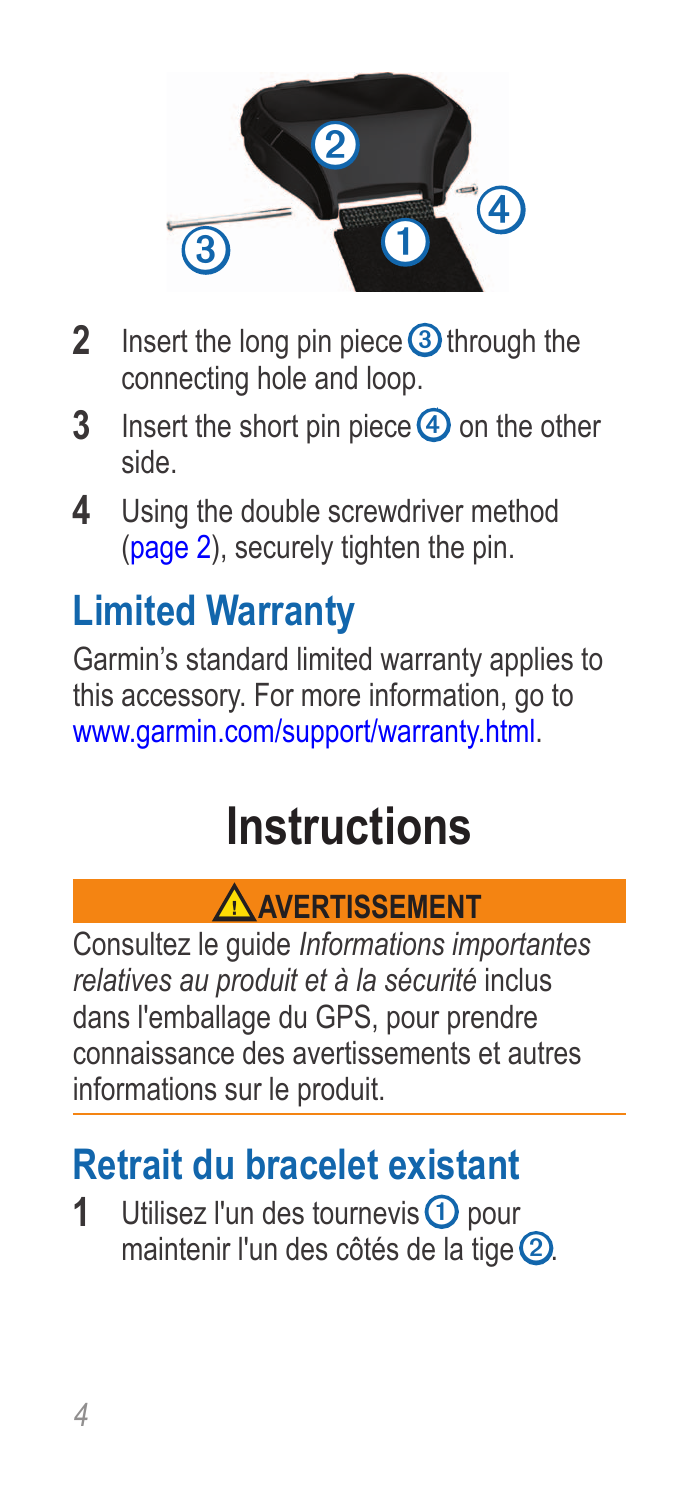

- 2 Utilisez l'autre tournevis 3 pour dévisser et séparer les parties de la tige.
- **3** Retirez les parties de la tige et ôtez le bracelet.
- **4** Répétez les étapes 1 à 3 pour ôter l'autre partie du bracelet

**Remarque** : veillez à ne pas égarer les parties de la tige.

### **Remplacement du bracelet existant**

- **1** Alignez l'extrémité du nouveau bracelet avec la Forerunner.
- **2** Insérez la partie longue de la tige dans le trou d'assemblage du bracelet.
- **3** Insérez la partie courte de la tige de l'autre côté.
- **4** En utilisant la technique du double tournevis ([page](#page-3-1) 4), serrez la tige fermement.
- **5** Répétez les étapes 1 à 4 pour remplacer l'élément bracelet de l'autre côté.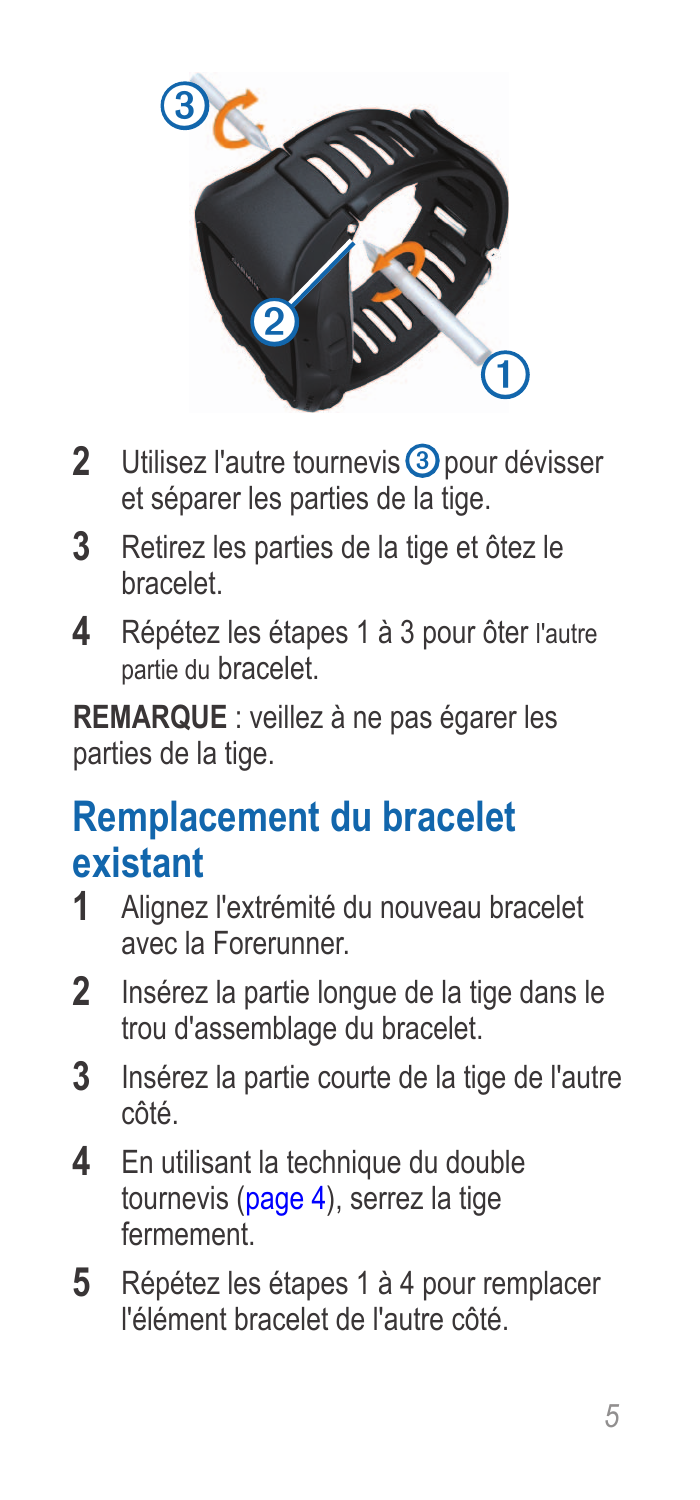## **Installation du bracelet scratch en tissu**

**REMARQUE** : le bracelet scratch en tissu est un bracelet de rechange pour les petits poignets. Il n'est pas adapté aux poignets de plus grandes tailles.

#### **Installation du connecteur**

**1** Alignez le connecteur **①** avec la Forerunner<sup>(2)</sup>



- 2 Insérez la partie longue de la tige 3 dans le connecteur et la Forerunner.
- **3** Insérez la partie courte de la tige 4 de l'autre côté du connecteur.
- **4** En utilisant la technique du double tournevis ([page](#page-3-1) 4), serrez la tige fermement.

#### **Fixation du bracelet scratch en tissu**

**1** Alignez la boucle **1** avec la Forerunner ➋.

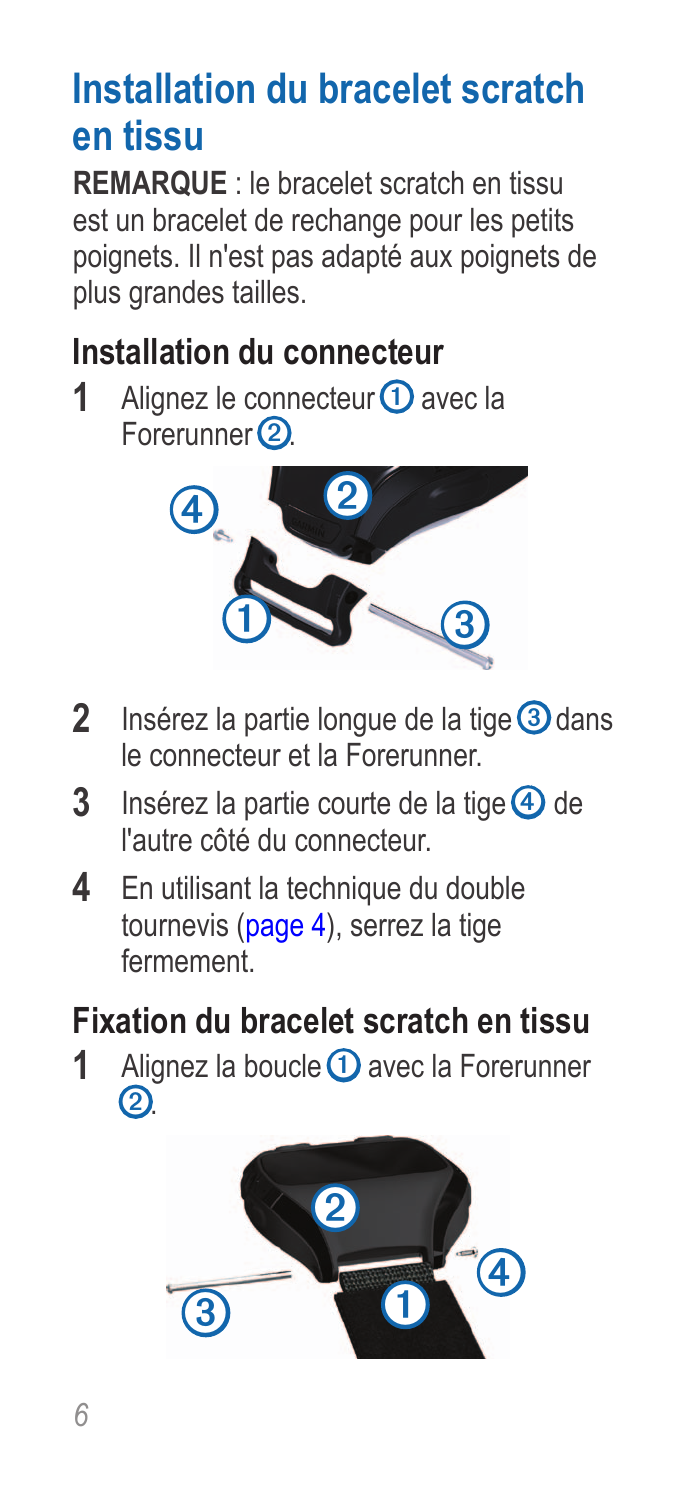- <span id="page-6-0"></span>**2** Insérez la partie longue de la tige 3 dans le trou d'assemblage et dans la boucle.
- **3** Insérez la partie courte de la tige 4 de l'autre côté.
- **4** En utilisant la technique du double tournevis ([page](#page-3-1) 4), serrez la tige fermement.

## **Garantie limitée**

La garantie limitée standard de Garmin s'applique à cet accessoire. Pour plus d'informations, rendez-vous sur le site <www.garmin.com/support/warranty.html>.

## **Istruzioni**



Per avvisi sul prodotto e altre informazioni importanti, consultare la guida *Informazioni importanti sulla sicurezza e sul prodotto* inclusa nella confezione del dispositivo GPS.

## <span id="page-6-1"></span>**Rimozione di un cinturino esistente**

**1** Utilizzare un cacciavite **1** per tenere ferma un'estremità del perno 2.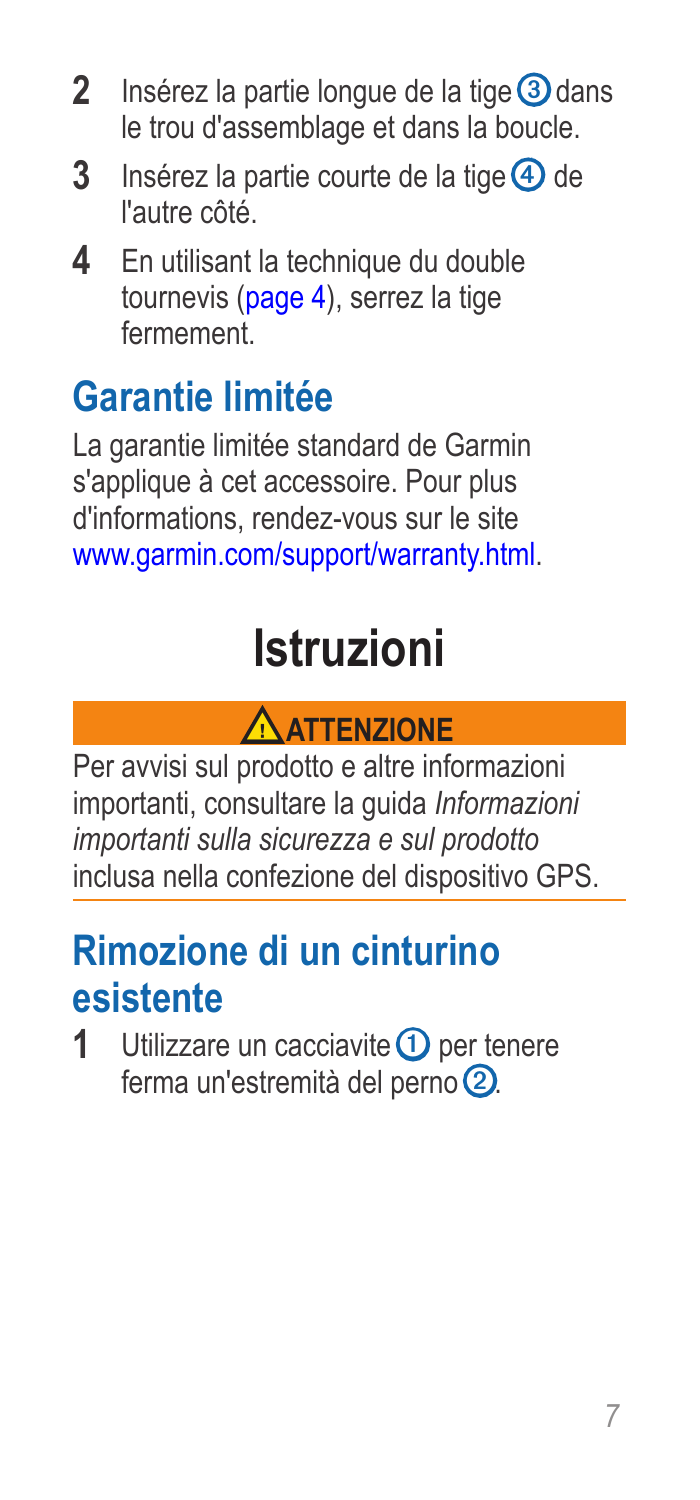

- 2 Utilizzare l'altro cacciavite **3** per svitare e separare le parti del perno.
- **3** Estrarre le parti del perno e rimuovere il cinturino.
- **4** Ripetere i passaggi da 1 a 3 per rimuovere l'altra estremità del cinturino.

**Nota**: prestare attenzione a non perdere le parti del perno.

## **Sostituzione del cinturino esistente**

- **1** Allineare l'estremità del nuovo cinturino al Forerunner.
- **2** Inserire la parte lunga del perno nel foro di collegamento e nel cinturino.
- **3** Inserire la parte corta del perno nell'altra estremità.
- **4** Utilizzando i due cacciavite ([page](#page-6-1) 7), stringere fermamente il perno.
- **5** Ripetere i passaggi da 1 a 4 per sostituire il cinturino dall'altro lato.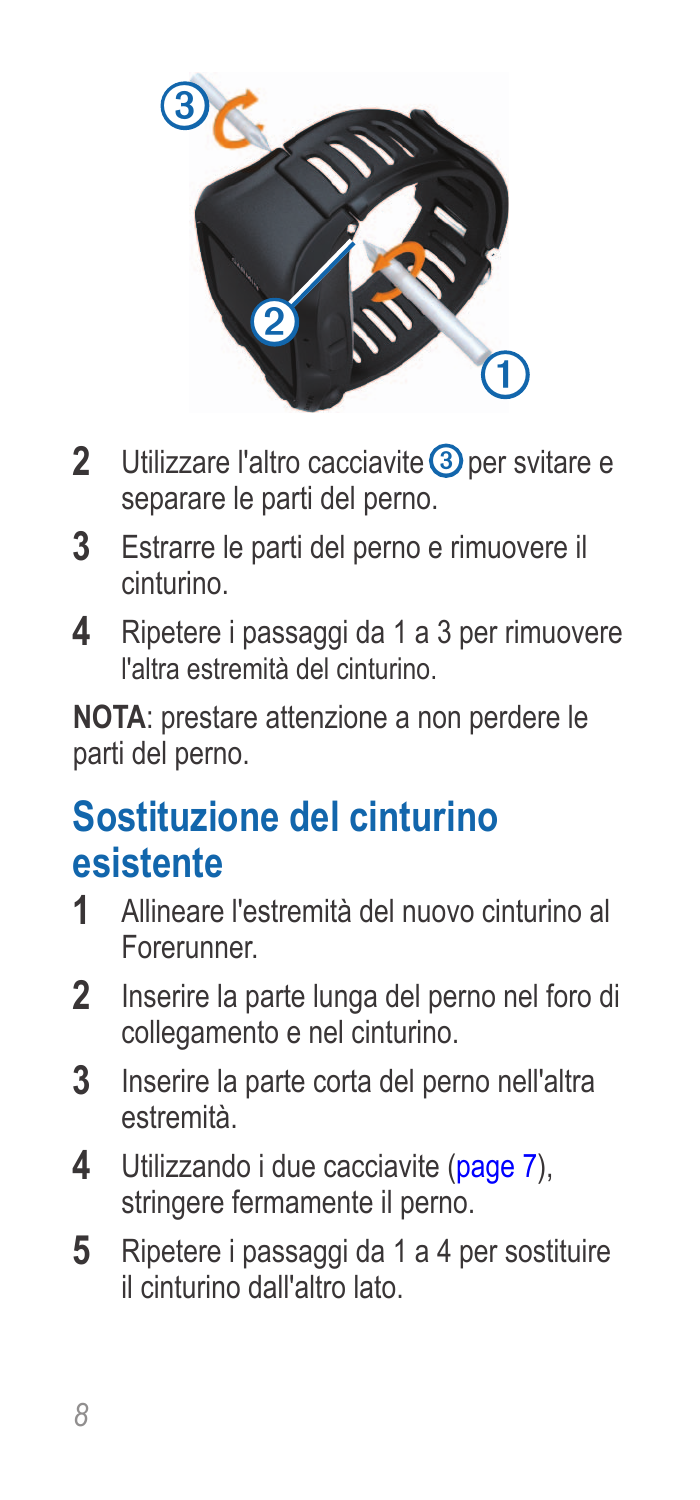## **Installazione del cinturino da polso in tessuto**

**NOTA**: il cinturino da polso in tessuto può essere utilizzato in sostituzione ai cinturini di dimensioni minori e non è adatto all'utilizzo per polsi di larghezza media o grande.

#### **Installazione del connettore**

**1** Allineare il connettore **①** al Forerunner **②** 



- **2** Inserire la parte lunga del perno **3** nel connettore e nel Forerunner.
- **3** Inserire la parte corta del perno **4** nell'altra estremità del connettore.
- **4** Utilizzando i due cacciavite ([page](#page-6-1) 7). stringere fermamente il perno.

#### **Applicazione del cinturino da polso in tessuto**

1 Allineare il passante **1** al Forerunner 2.

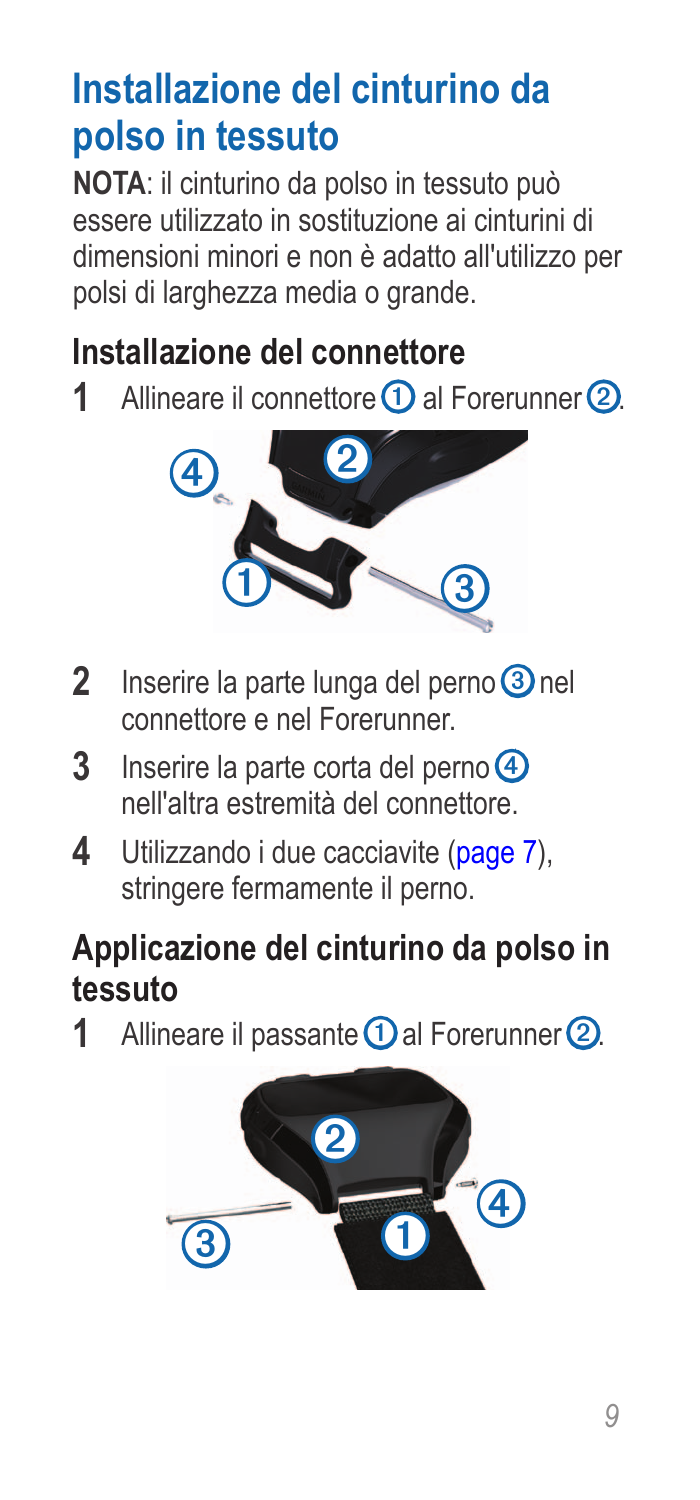- <span id="page-9-0"></span>**2** Inserire la parte lunga del perno **3** nel foro di collegamento e nel passante.
- **3** Inserire la parte corta del perno **4** nell'altra estremità.
- **4** Utilizzando i due cacciavite ([page](#page-6-1) 7), stringere fermamente il perno.

## **Garanzia limitata**

Il presente accessorio è soggetto alla garanzia limitata standard di Garmin. Per ulteriori informazioni, accedere al sito Web <www.garmin.com/support/warranty.html>.

## **Anweisungen**

#### **Warnung**

Lesen Sie alle Produktwarnungen und sonstigen wichtigen Informationen der Anleitung *Wichtige Sicherheits- und Produktinformationen*, die dem GPS-Gerät beiliegt.

### <span id="page-9-1"></span>**Entfernen des vorhandenen Armbands**

1 Verwenden Sie einen Schraubendreher ① um den Federstift auf der einen Seite festzuhalten $Q$ .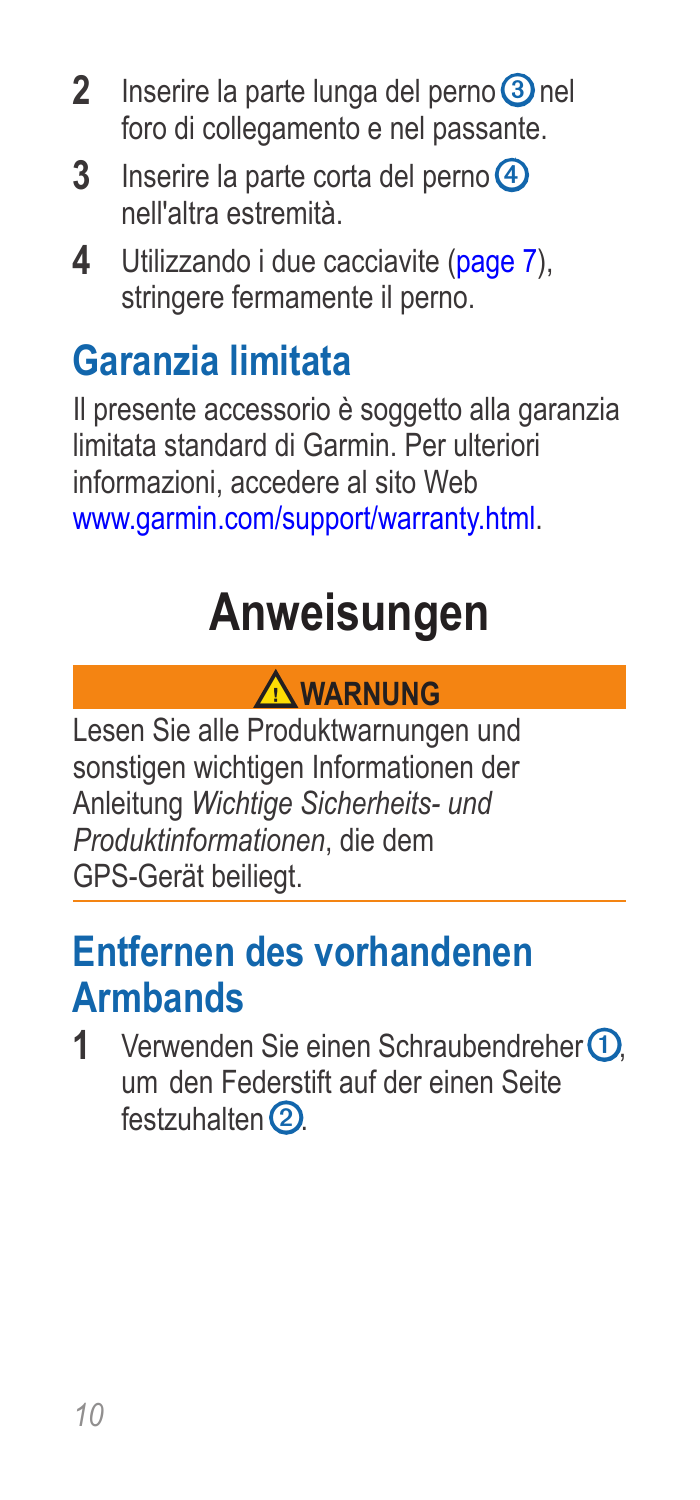

- **2** Verwenden Sie einen weiteren Schraubendreher 3 um die Teile des Federstifts zu lösen und voneinander zu trennen.
- **3** Ziehen Sie die Teile des Federstifts heraus, und entfernen Sie das Armband.
- **4** Wiederholen Sie die Schritte 1 bis 3, um die andere Seite des Armbands zu lösen.

**Hinweis:** Achten Sie darauf, die Teile des Federstifts nicht zu verlieren.

### **Ersetzen des vorhandenen Armbands**

- **1** Richten Sie das Ende des neuen Armbands auf den Forerunner aus.
- **2** Führen Sie den langen Teil des Federstifts durch die Verbindungsöffnung und das Armband.
- **3** Führen Sie den kurzen Teil des Federstifts auf der anderen Seite ein.
- **4** Ziehen Sie den Federstift mithilfe von zwei Schraubendrehern wie zuvor beschrieben fest an ([page](#page-9-1) 10).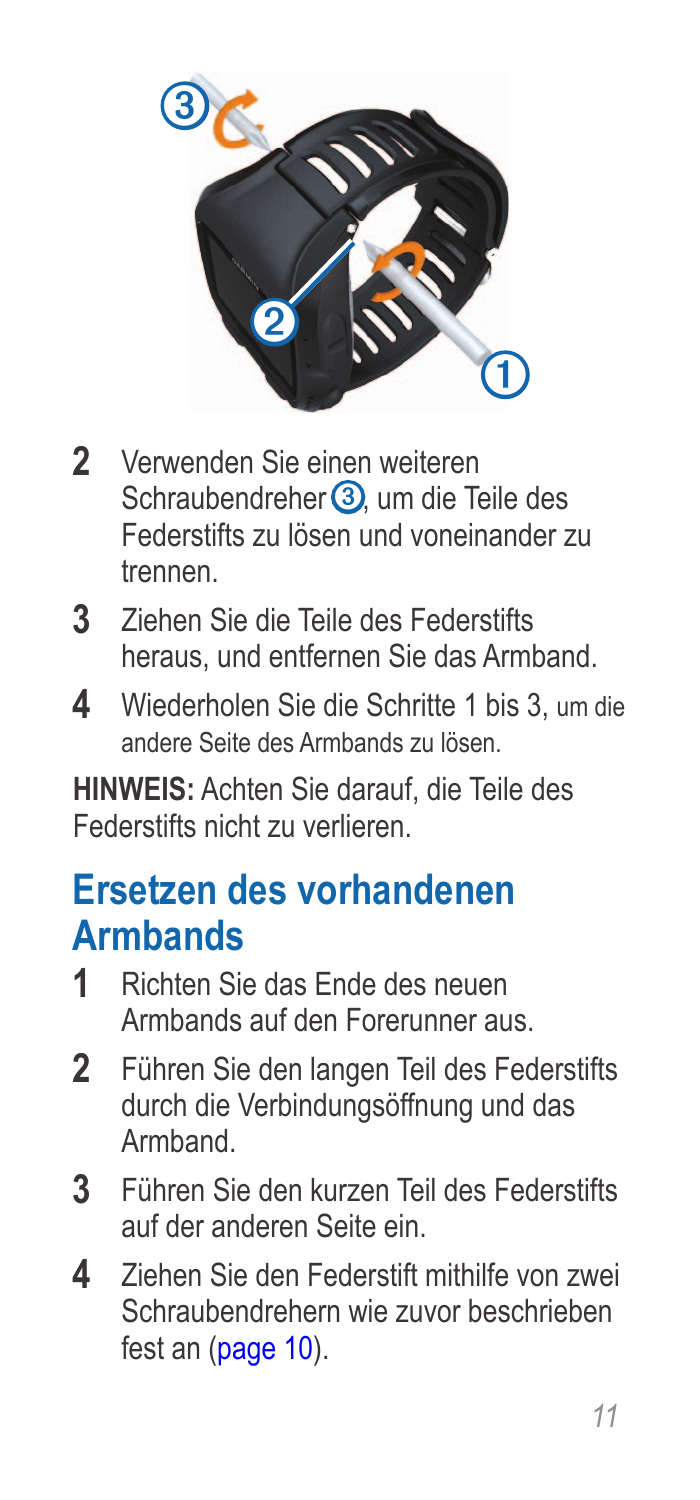**5** Wiederholen Sie die Schritte 1 bis 4, um das Armband auf der anderen Seite zu ersetzen.

## **Befestigen des Stoffarmbands**

**HINWEIS:** Beim Stoffarmband handelt es sich um ein Ersatzarmband für schmalere Handgelenke, das nicht für Personen mit normalen oder breiteren Handgelenken empfohlen wird.

### **Anbringen des Verbindungsstücks**

**1** Richten Sie das Verbindungsstück ① auf den Forerunner aus 2



- **2** Führen Sie den langen Teil des Federstifts 3 durch das Verbindungsstück und den Forerunner.
- **3** Führen Sie den kurzen Teil des Federstifts 4 auf der anderen Seite des Verbindungsstücks ein.
- **4** Ziehen Sie den Federstift mithilfe von zwei Schraubendrehern wie zuvor beschrieben fest an ([page](#page-9-1) 10).

#### **Anbringen des Stoffarmbands**

**1** Richten Sie die Schlaufe **D** auf den Forerunner aus 2.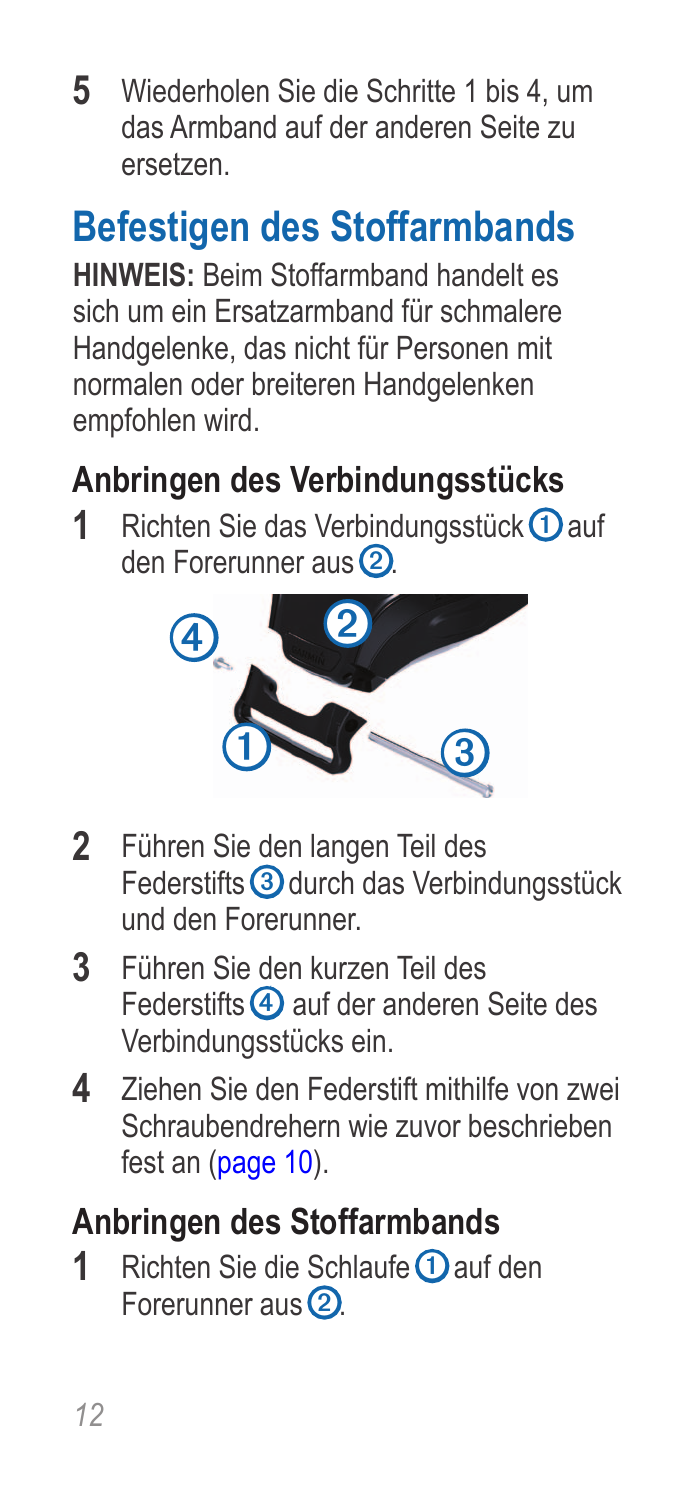<span id="page-12-0"></span>

- **2** Führen Sie den langen Teil des Federstifts 3 durch die Verbindungsöffnung und die Schlaufe.
- **3** Führen Sie den kurzen Teil des Federstifts 4 auf der anderen Seite ein.
- **4** Ziehen Sie den Federstift mithilfe von zwei Schraubendrehern wie zuvor beschrieben fest an ([page](#page-9-1) 10).

## **Eingeschränkte Gewährleistung**

Für dieses Zubehör gilt die eingeschränkte Gewährleistung von Garmin. Weitere Informationen finden Sie unter [www.garmin](www.garmin.com/support/warranty.html) [.com/support/warranty.html.](www.garmin.com/support/warranty.html)

## **Instrucciones**

#### **Aviso**

Consulta la guía *Información importante sobre el producto y tu seguridad* que se incluye en la caja del producto del dispositivo GPS en la que encontrarás avisos e información importante sobre el producto.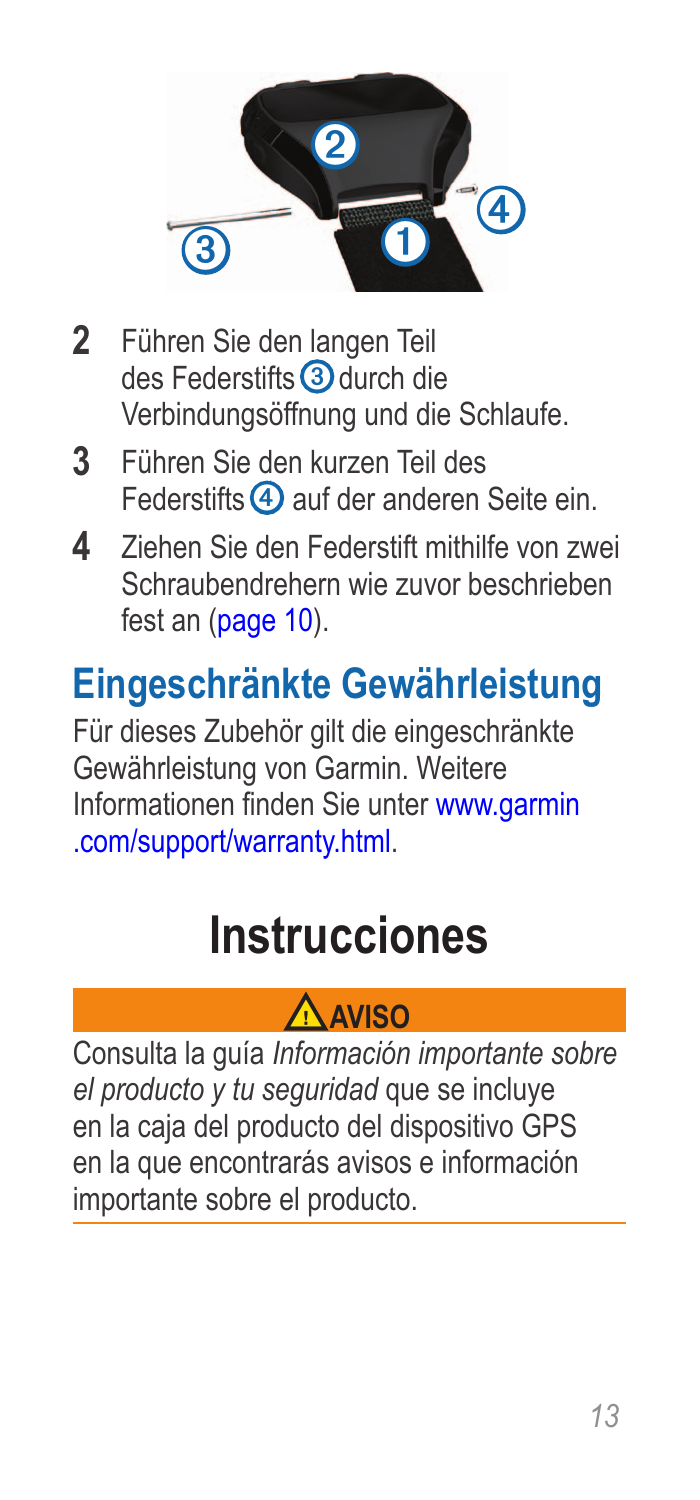## <span id="page-13-0"></span>**Desinstalación de la correa actual**

**1** Usa un destornillador **①** para sujetar un lado del perno 2.



- 2 Usa el otro destornillador 3 para desatornillar y separar las piezas del perno.
- **3** Tira de las piezas del perno y retira la correa.
- **4** Repite los pasos 1-3 para retirar la otra parte de la correa.

**NOTA:** ten cuidado de no perder las piezas del perno.

## **Sustitución de la correa actual**

- **1** Alinea el extremo de la nueva correa con el Forerunner.
- **2** Inserta la parte larga del perno a través del orificio de conexión y de la correa.
- **3** Inserta la parte corta del perno en el otro extremo.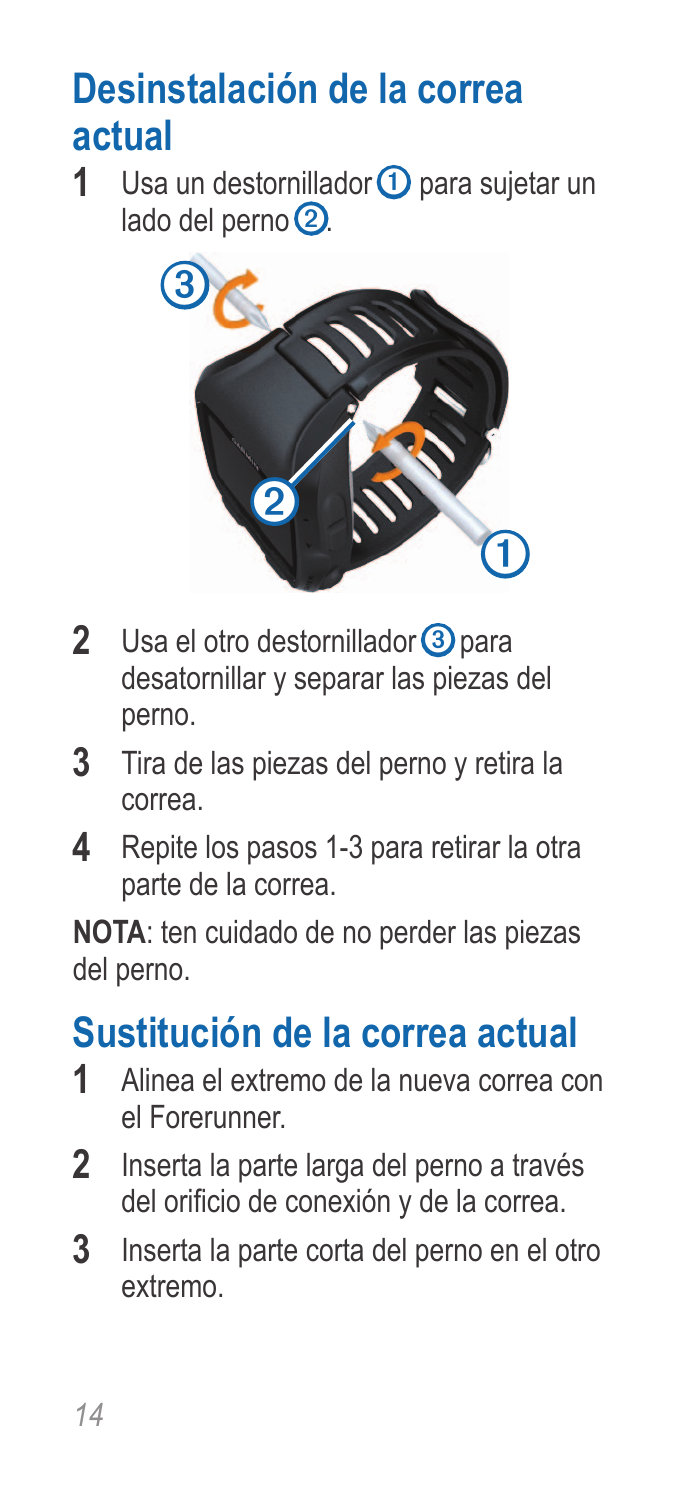- **4** Mediante el método de los dos destornilladores, [\(page](#page-13-0) 14), fija el perno con seguridad.
- **5** Repite los pasos del 1 al 4 para sustituir la correa en el otro extremo.

## **Instalación de la muñequera textil**

**NOTA**: la muñequera textil está diseñada para personas con muñecas estrechas. No se recomienda su uso a personas con muñecas medianas o anchas.

#### **Instalación del conector**

**1** Alinea el conector **1** con el Forerunner  $\Omega$ 



- 2 Inserta la parte larga del perno 3 a través del conector y del Forerunner.
- **3** Inserta la parte corta del perno **4** en el otro extremo del conector.
- **4** Mediante el método de los dos destornilladores destornilladores [\(page](#page-13-0) 14), fija el perno con seguridad.

#### **Cómo fijar la muñequera textil**

**1** Alinea la presilla **①** con el Forerunner2.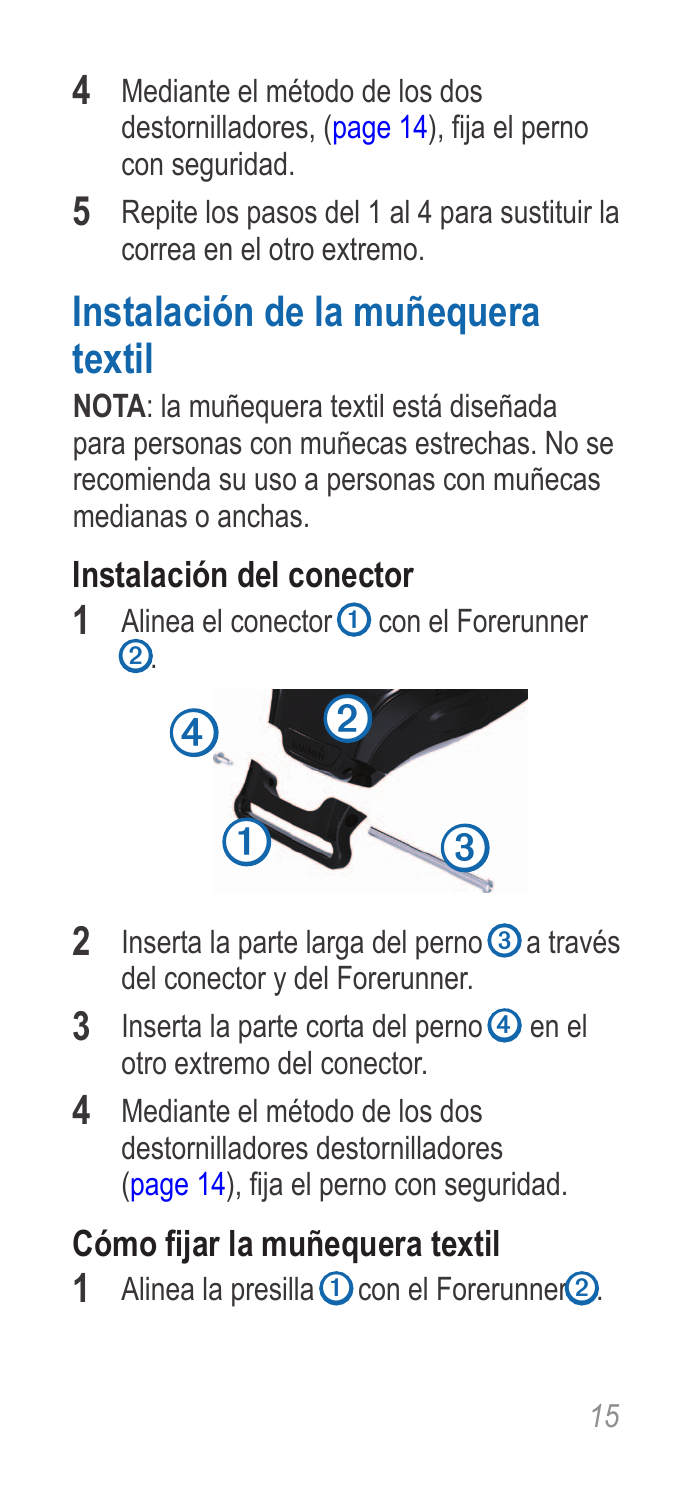<span id="page-15-0"></span>

- **2** Inserta la parte larga del perno **3** a través del orificio de conexión y de la presilla.
- **3** Inserta la parte corta del perno **4** en el otro extremo.
- **4** Mediante el método de los dos destornilladores, [\(page](#page-13-0) 14), fija el perno con seguridad.

## **Garantía limitada**

La garantía limitada estándar de Garmin se aplica a este accesorio. Para obtener más información, visita [www.garmin.com/support](www.garmin.com/support/warranty.html) [/warranty.html.](www.garmin.com/support/warranty.html)

## **Instruções**

#### **Aviso**

Consulte o guia *Informações Importantes de Segurança e do Produto* na embalagem do dispositivo de GPS para ler os avisos relativos ao mesmo e outras informações importantes.

### <span id="page-15-1"></span>**Retirar a correia de pulso existente**

**1** Utilize uma chave Philips **1** para segurar um dos lados do pino  $\overline{2}$ .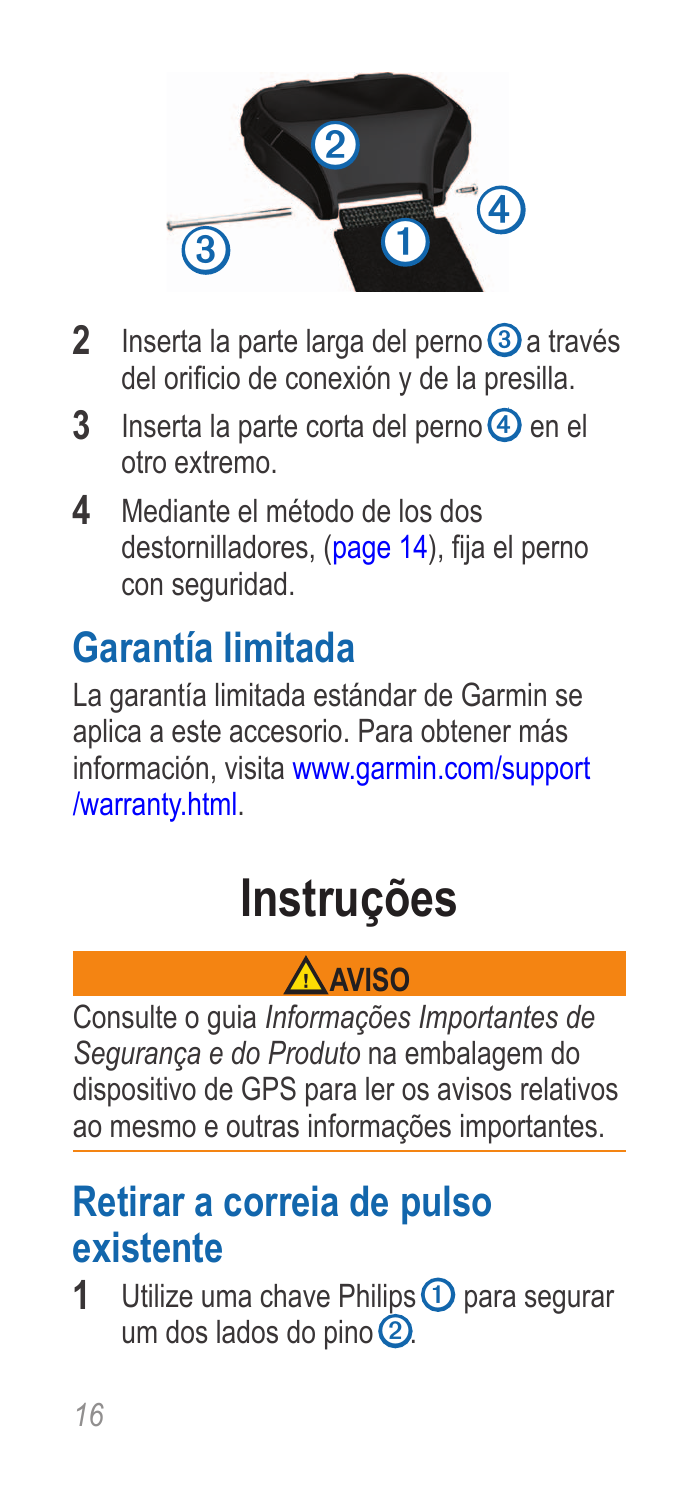

- **2** Utilize a outra chave Philips 3 para desapertar e separar as peças do pino.
- **3** Puxe as peças do pino e remova a correia de pulso.
- **4** Repita os passos 1 a 3 para remover o outro lado da correia.

**nota**: tenha cuidado para não perder as peças do pino.

## **Substituir a correia de pulso existente**

- **1** Alinhe a extremidade da peça da nova correia de pulso com o Forerunner.
- **2** Insira a peça longa do pino através do orifício de ligação e da peça da correia de pulso.
- **3** Insira a peça pequena do pino do lado oposto.
- **4** Utilizando o método de duas chaves Philips [\(page](#page-15-1) 16), aperte bem o pino.
- **5** Repita os passos 1–4 para substituir a correia de pulso do outro lado.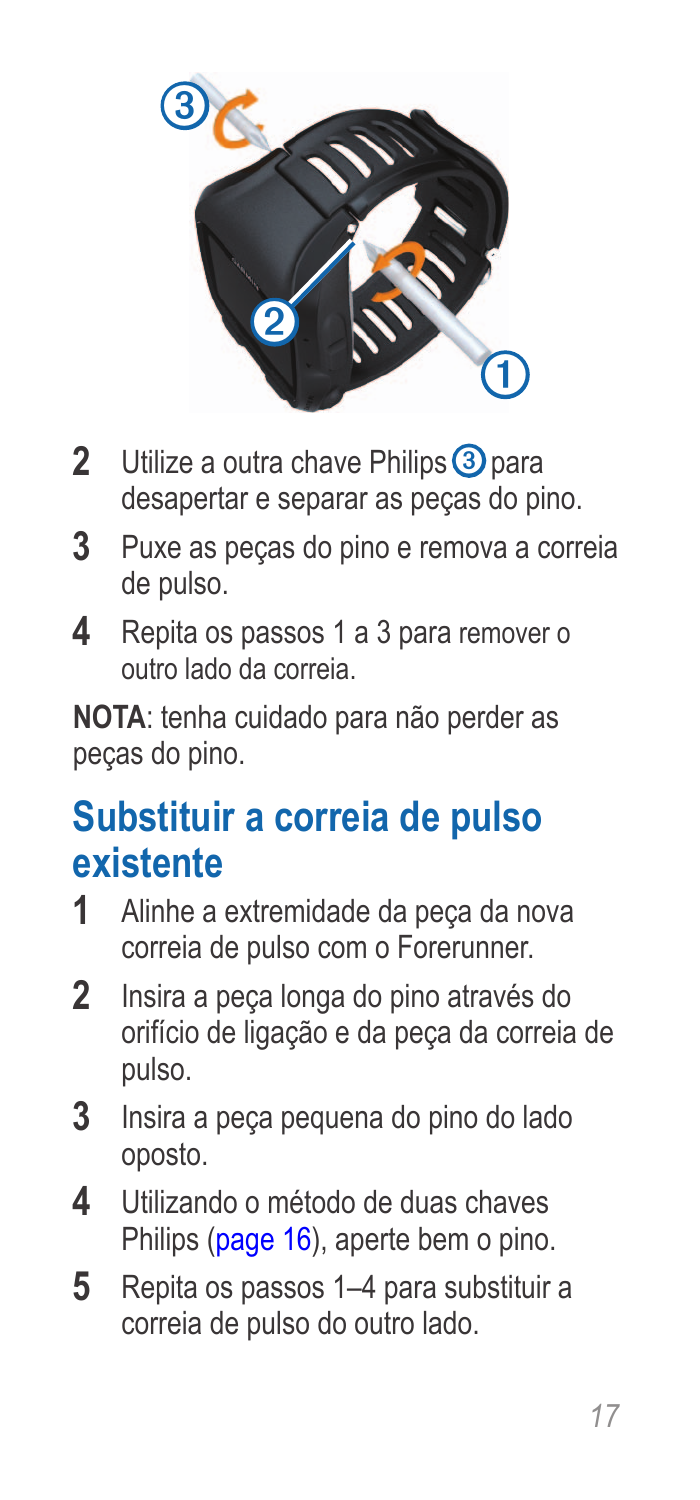## **Instalar a correia de pulso em tecido**

**NOTA**: A correia de pulso em tecido é uma correia de substituição para pulsos mais estreitos e não é indicada para pulsos médios ou grandes.

#### **Instalar o conector**

**1** Alinhe o conector **1** com o Forerunner  $\circled{2}$ 



- 2 Insira a peça longa do pino 3 através do conector e do Forerunner.
- **3** Insira a peça pequena do pino 4 do outro lado do conector.
- **4** Utilizando o método de duas chaves Philips [\(page](#page-15-1) 16), aperte bem o pino.

#### **Fixar a correia de pulso em tecido**

**1** Alinhe o laco **①** com o Forerunner **②**.

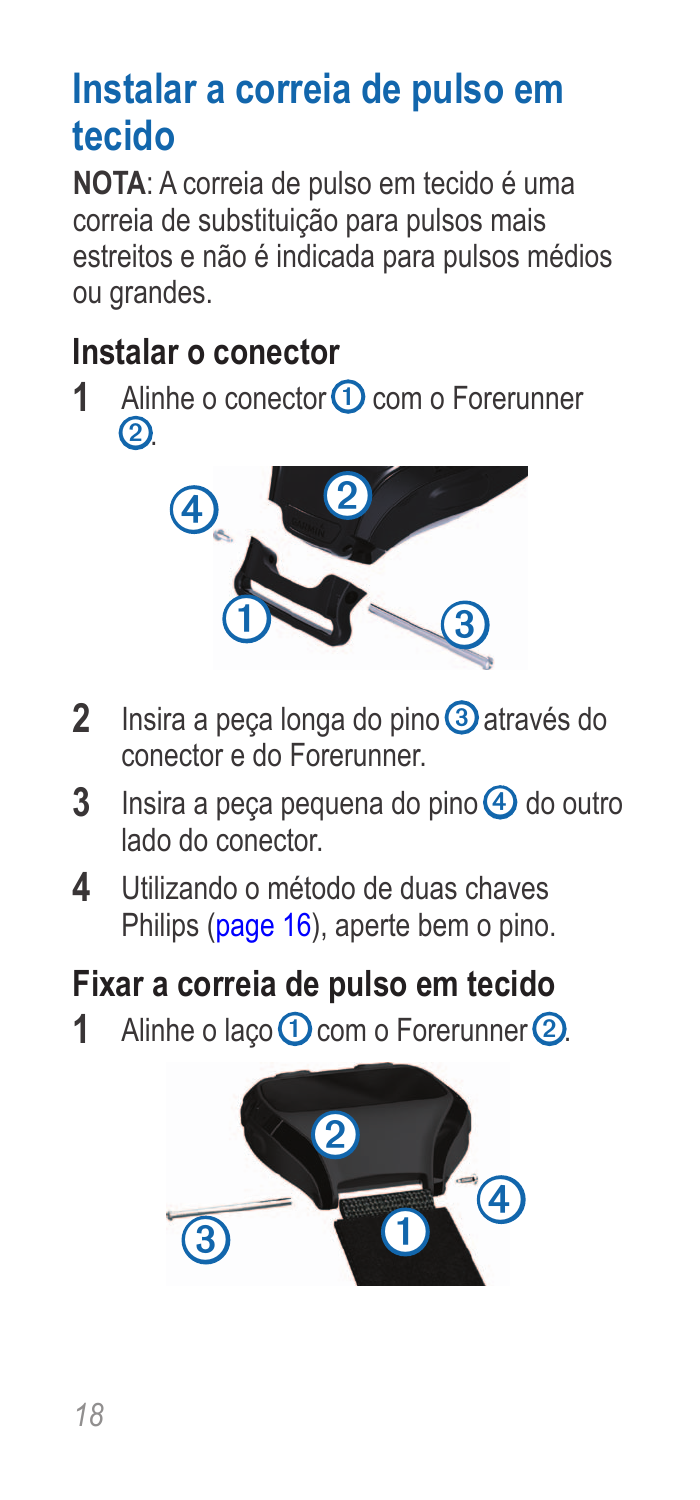- <span id="page-18-0"></span>**2** Insira a peça longa do pino **③** através do orifício de ligação e do laço.
- **3** Insira a peca pequena do pino  $\overline{4}$  do lado oposto.
- **4** Utilizando o método de duas chaves Philips [\(page](#page-15-1) 16), aperte bem o pino.

## **Garantia Limitada**

A garantia limitada standard da Garmin aplica-se a este dispositivo. Para obter mais informações, consulte [www.garmin.com](www.garmin.com/support/warranty.html) [/support/warranty.html](www.garmin.com/support/warranty.html).

## **Instructies**

### **Waarschuwing**

Lees de gids *Belangrijke veiligheids- en productinformatie* in de doos van het GPS-toestel voor productwaarschuwingen en andere belangrijke informatie.

### <span id="page-18-1"></span>**De bestaande polsband verwijderen**

**1** Gebruik een schroevendraaier **①** om een kant van de pin vast te houden  $\Omega$ .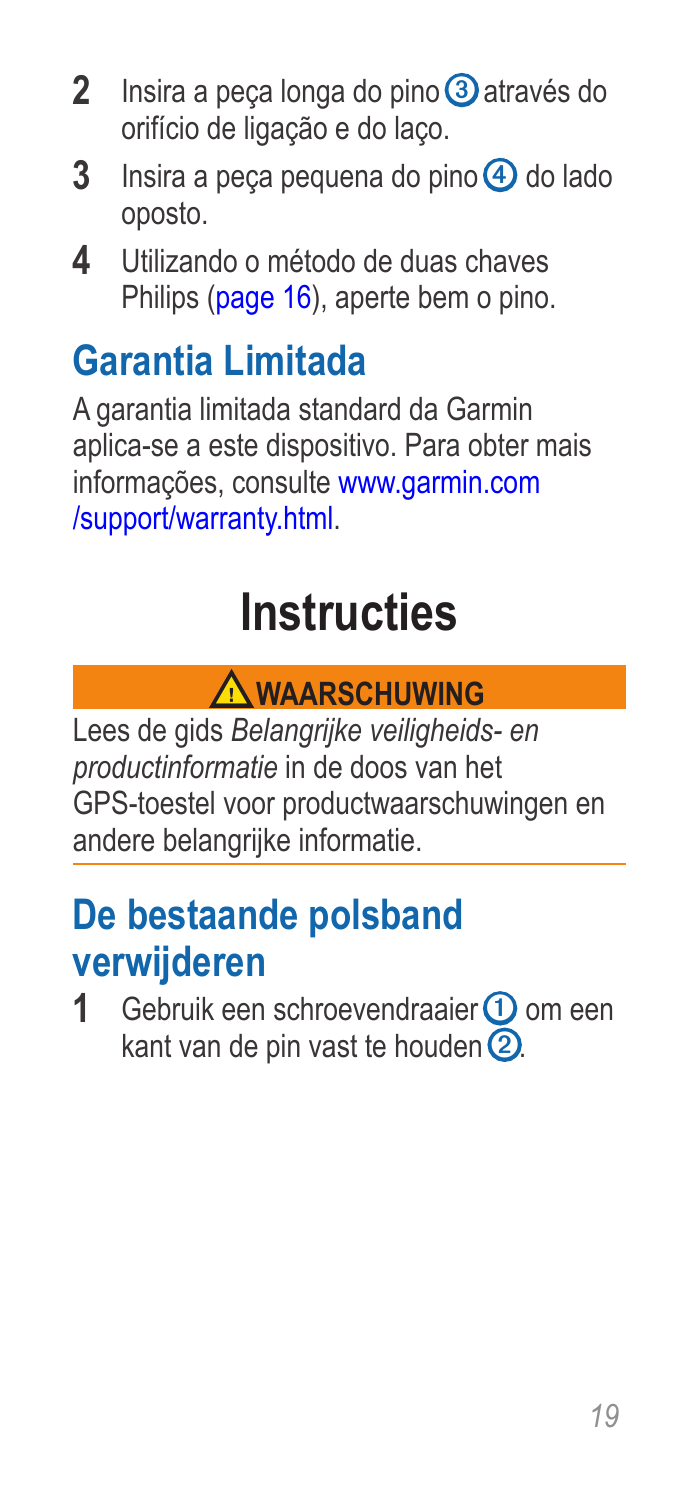

- 2 Gebruik de andere schroevendraaier **③** om de pinonderdelen los te schroeven en uit elkaar te halen.
- **3** Haal de pinonderdelen uit elkaar en verwijder de polsband.
- **4** Herhaal stap 1 t/m 3 om het andere uiteinde van de polsband te verwijderen.

**Opmerking**: verlies de pinonderdelen niet.

### **De bestaande polsband vervangen**

- **1** Breng het uiteinde van de nieuwe polsband op een lijn met de Forerunner.
- **2** Steek de lange pin door de verbindingsopening en de polsband.
- **3** Steek de korte pin aan het andere uiteinde naar binnen.
- **4** Maak de pin met de twee schroevendraaiers ([page](#page-18-1) 19) stevig vast.
- **5** Herhaal stap 1 t/m 4 om het andere uiteinde van de polsband te bevestigen.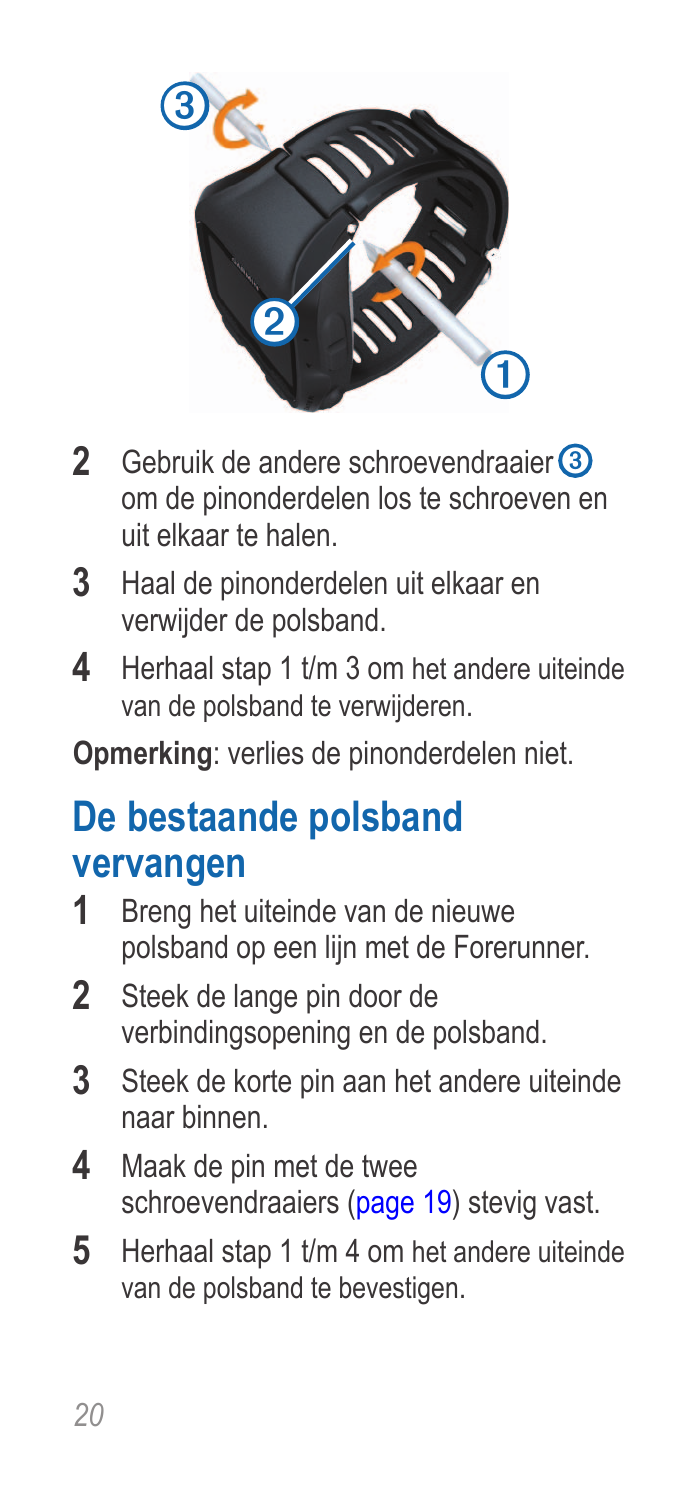## **De polsband van stof bevestigen**

**Opmerking**: de polsband van stof is een vervangende polsband voor de kleine pols en is niet geschikt voor de gemiddelde pols of grote pols.

#### **De aansluiting bevestigen**

**1** Breng de aansluiting **①** op een lijn met de Forerunner<sup>(2)</sup>



- **2** Steek de lange pin 3 door de aansluiting en de Forerunner.
- **3** Steek de korte pin 4 aan het andere uiteinde van de aansluiting naar binnen.
- **4** Maak de pin met de twee schroevendraaiers ([page](#page-18-1) 19) stevig vast.
- **De polsband van stof vastmaken**
- **1** Breng de lus **1** op een lijn met de Forerunner<sup>(2)</sup>.



2 Steek de lange pin 3 door de verbindingsopening en de lus.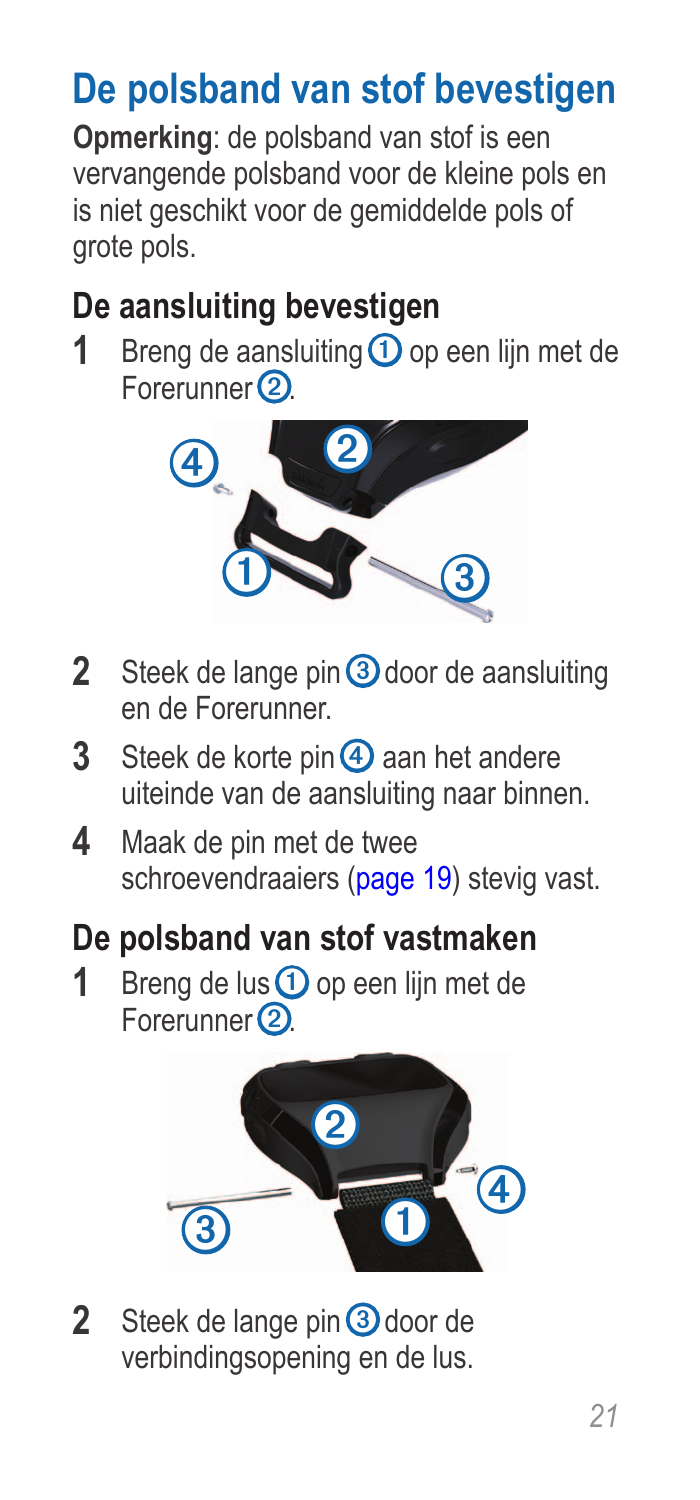- <span id="page-21-0"></span>**3** Steek de korte pin 4 aan het andere uiteinde naar binnen.
- **4** Maak de pin met de twee schroevendraaiers ([page](#page-18-1) 19) stevig vast.

## **Beperkte garantie**

Op dit accessoire is de standaard beperkte garantie van Garmin van toepassing. Ga voor meer informatie naar <www.garmin.com/support/warranty.html>.

## **Instruktioner**

#### **Advarsel**

Se guiden *Vigtige produkt- og sikkerhedsinformationer* i æsken med GPS-enheden for at se produktadvarsler og andre vigtige oplysninger.

## <span id="page-21-1"></span>**Sådan fjernes den eksisterende håndledsrem**

**1** Brug en skruetrækker **①** for at holde fast i den ene side af pinden 2.

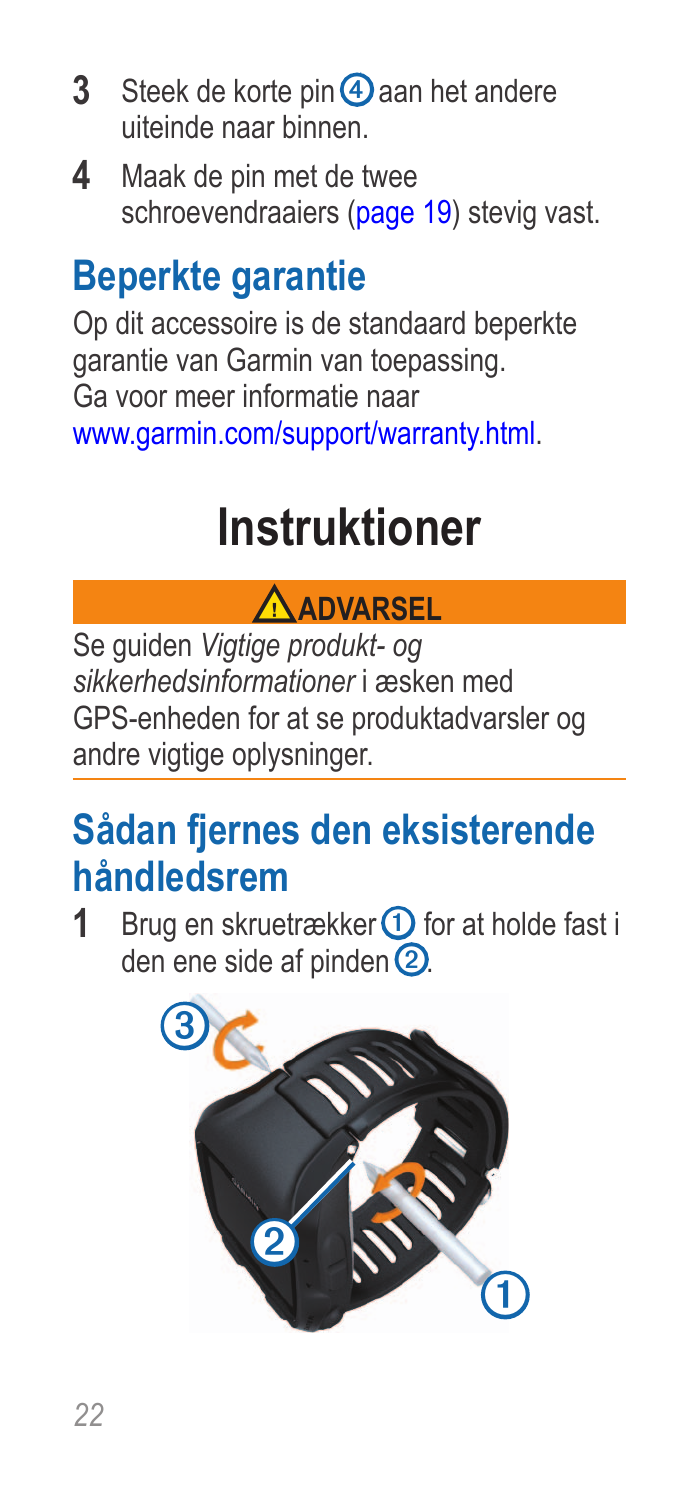- 2 Brug en anden skruetrækker 3 til at skrue pinddelene løs og fjerne dem.
- **3** Træk pinddelene ud, og fjern håndledsremmen.
- **4** Gentag trin 1-3 for at fjerne den anden ende af håndledsremmen.

**BEMÆRK:** Vær forsigtig, så du ikke beskadiger eller mister pinddelene.

### **Udskiftning af den eksisterende håndledsrem**

- **1** Juster enden af den nye håndledsrem, så den passer til Forerunner.
- **2** Indsæt det lange stykke af pinden gennem monteringshullet og håndledsremmen.
- **3** Indsæt det korte stykke af pinden på den anden side.
- **4** Brug den dobbelte skruetrækkermetode [\(page](#page-21-1) 22) til at sætte pinden godt fast.
- **5** Gentag trin 1–4 for at udskifte håndledsremmen på den anden side.

## **Påsætning af håndledsremmen af stof**

**BEMÆRK**: Håndledsremmen af stof er en ekstra håndledsrem til smalle håndled og passer ikke til almindelige eller større håndled.

#### **Installation af stikket**

**1** Juster stikket **①** . så det passer til Forerunner<sup>(2)</sup>.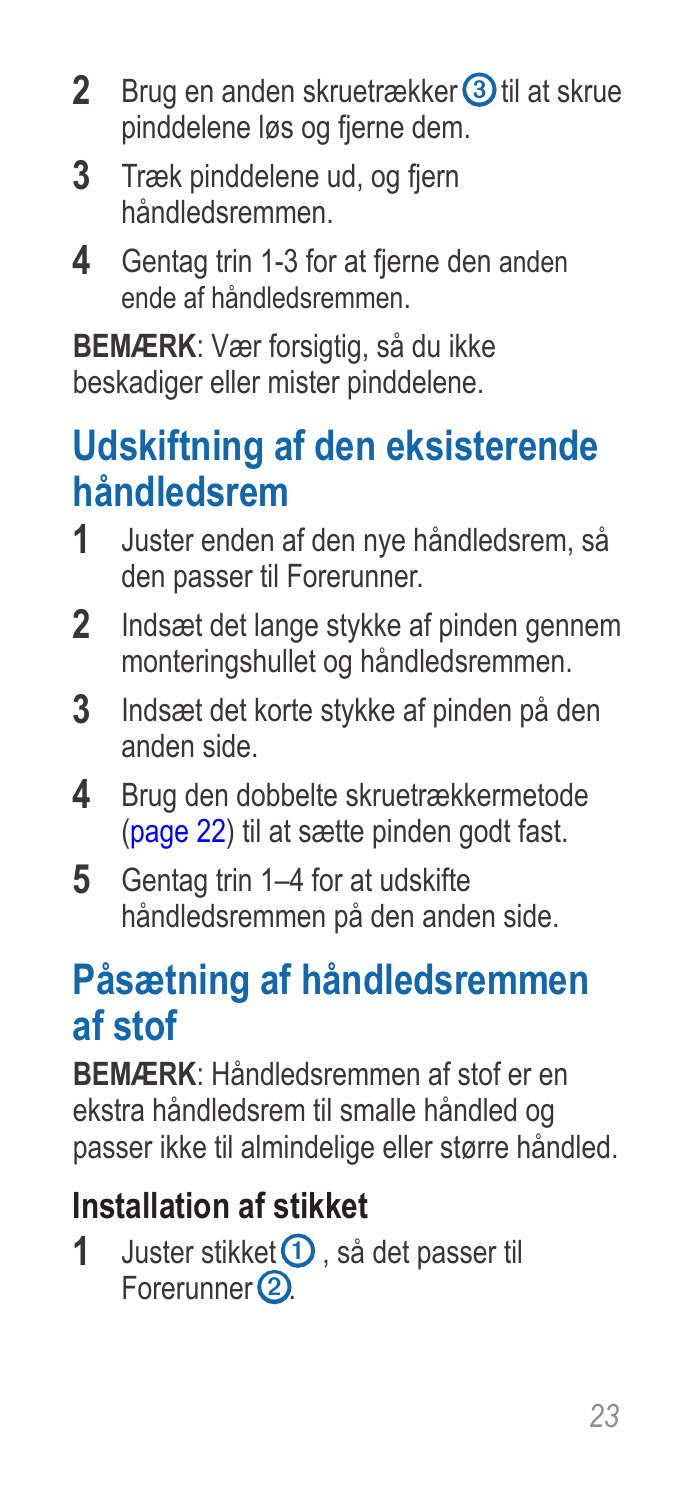

- **2** Indsæt det lange stykke af pinden **③** gennem stikket og Forerunner.
- **3** Indsæt det korte stykke af pinden **4** i den anden side af stikket.
- **4** Brug den dobbelte skruetrækkermetode [\(page](#page-21-1) 22) til at sætte pinden godt fast.

#### **Påsætning af håndledsremmen af stof**

**1** Juster løkken **①** så den passer til Forerunner<sup>(2)</sup>.



- **2** Indsæt det lange stykke af pinden **③** gennem monteringshullet og løkken.
- **3** Indsæt det korte stykke af pinden 4 på den anden side.
- **4** Brug den dobbelte skruetrækkermetode [\(page](#page-21-1) 22) til at sætte pinden godt fast.

### **Begrænset garanti**

Garmins almindelige begrænsede forbrugergaranti gælder for dette tilbehør.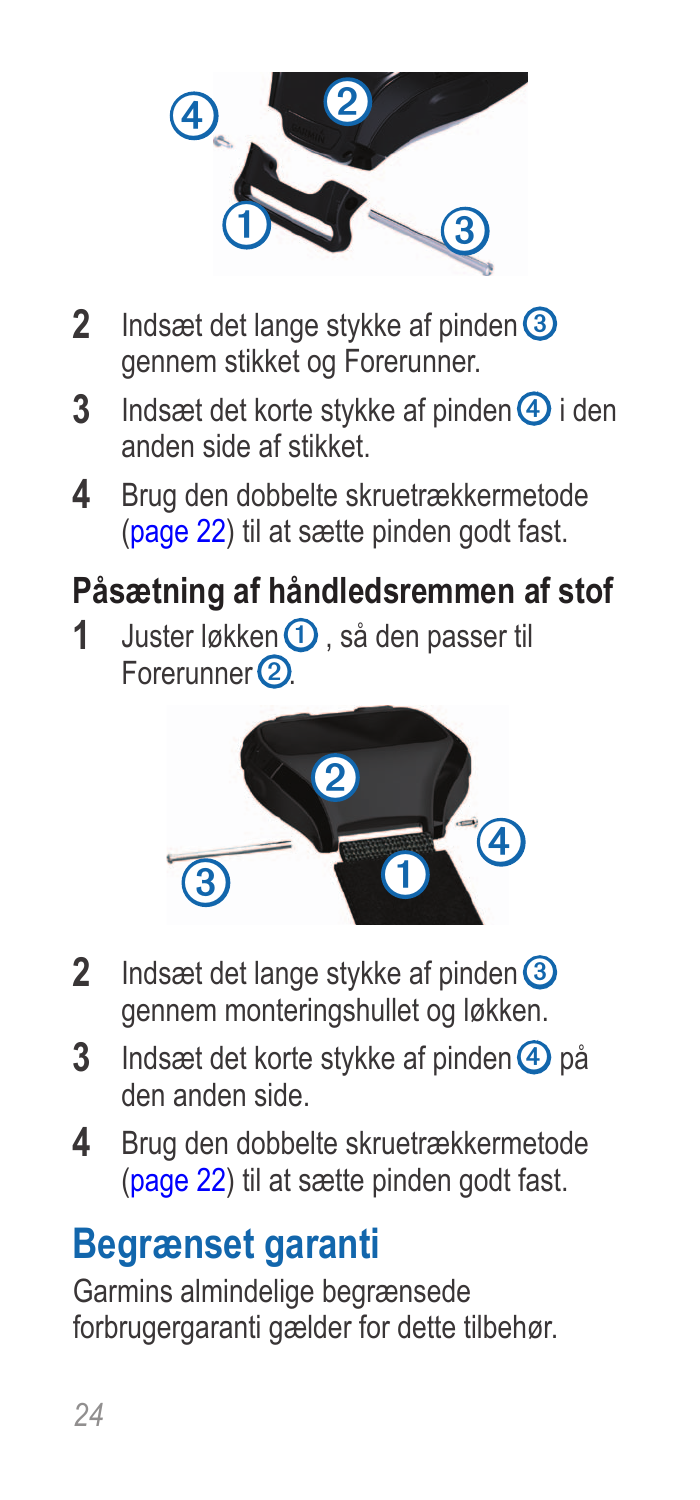#### <span id="page-24-0"></span>Du kan få flere oplysninger på <www.garmin.com/support/warranty.html>.

## **Ohjeet**

#### **Varoitus**

Lue lisätietoja varoituksista ja muista tärkeistä seikoista GPS-laitteen pakkauksen mukana toimitetusta *Tärkeitä turvallisuus- ja tuotetietoja* -oppaasta.

### <span id="page-24-1"></span>**Nykyisen rannehihnan irrottaminen**

1 Pidä tapin toista reunaa 2 ruuvitaltalla 1.



- **2** Irrota ja erottele tapin osat toisella ruuvitaltalla ➌.
- **3** Irrota tapin osat ja irrota rannehihna.
- **4** Irrota rannehihnan toinen osa toistamalla vaiheet 1–3.

**huomautus**: älä vahingoita tai kadota tapin osia.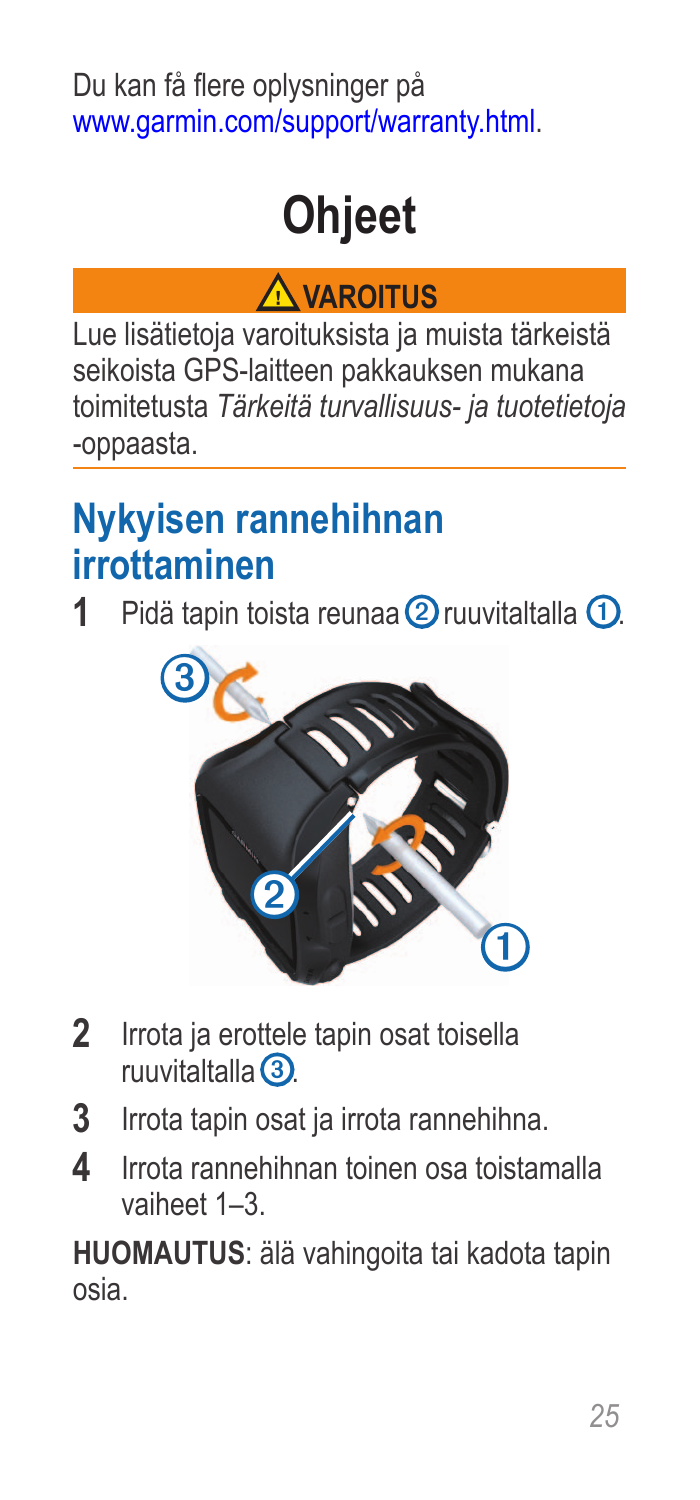## **Nykyisen rannehihnan kiinnittäminen**

- **1** Kohdista uuden rannehihnaosan pää ja Forerunner.
- **2** Työnnä pitkä tappiosa liitäntäreiän ja rannehihnaosan läpi.
- **3** Kiinnitä lyhyt tappiosa toiselle puolelle.
- **4** Kiristä tappi kahden ruuvitaltan avulla [\(page](#page-24-1) 25).
- **5** Kiinnitä rannehihnaosa toisellekin puolelle toistamalla vaiheet 1–4.

## **Kankaisen rannehihnan kiinnittäminen**

**HUOMAUTUS**: kankainen rannehihna on vaihtohihna ohuille ranteille, sitä ei ole tarkoitettu keskipaksuille tai paksuille ranteille.

#### **Liitäntäosan kiinnittäminen**

**1** Kohdista liitäntäosa ① ja Forerunner ②



- **2** Työnnä pitkä tapin osa ➌ liitäntäosan ja Forerunnerin läpi.
- **3** Kiinnitä lyhyt tapin osa 4 liitäntäosan toiselle puolelle.
- **4** Kiristä tappi kahden ruuvitaltan avulla [\(page](#page-24-1) 25).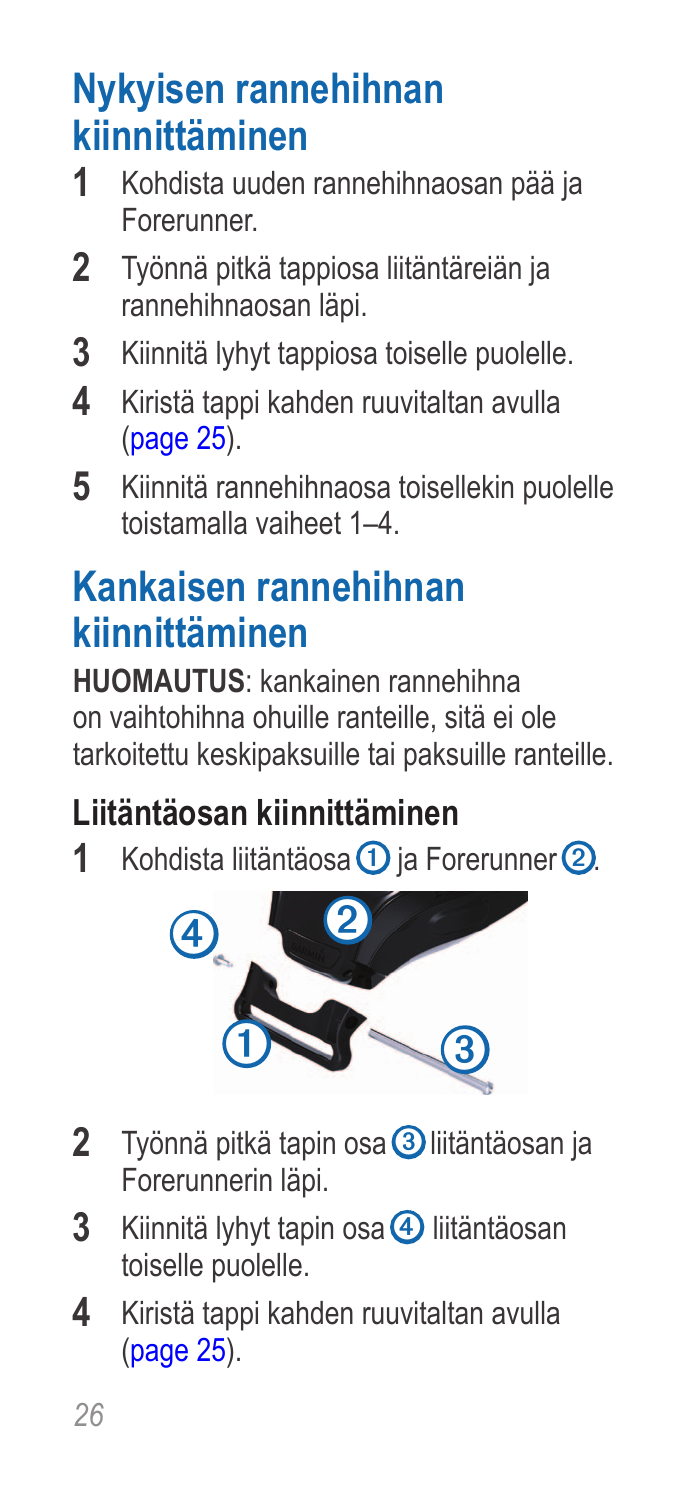#### <span id="page-26-0"></span>**Kankaisen rannehihnan kiinnittäminen**

**1** Kohdista lenkki $\Omega$  ja Forerunner  $\Omega$ 



- **2** Työnnä pitkä tappiosa ➌ liitäntäreiän ja lenkin läpi.
- **3** Kiinnitä lyhyt tappiosa 4 toiselle puolelle.
- **4** Kiristä tappi kahden ruuvitaltan avulla [\(page](#page-24-1) 25).

## **Rajoitettu takuu**

Garminin yleinen rajoitettu tuotetakuu pätee tähän lisävarusteeseen. Lisätietoja on osoitteessa <www.garmin.com/support/warranty.html>.

## **Instruksjoner**

#### **Advarsel!**

Se veiledningen *Viktig sikkerhets- og produktinformasjon* i produktesken for GPS-enheten for å lese advarsler angående produktet og annen viktig informasjon.

### <span id="page-26-1"></span>**Ta av den eksisterende håndleddstroppen**

**1.** Bruk en skrutrekker **①** til å holde den ene enden av pinnen $\Omega$ .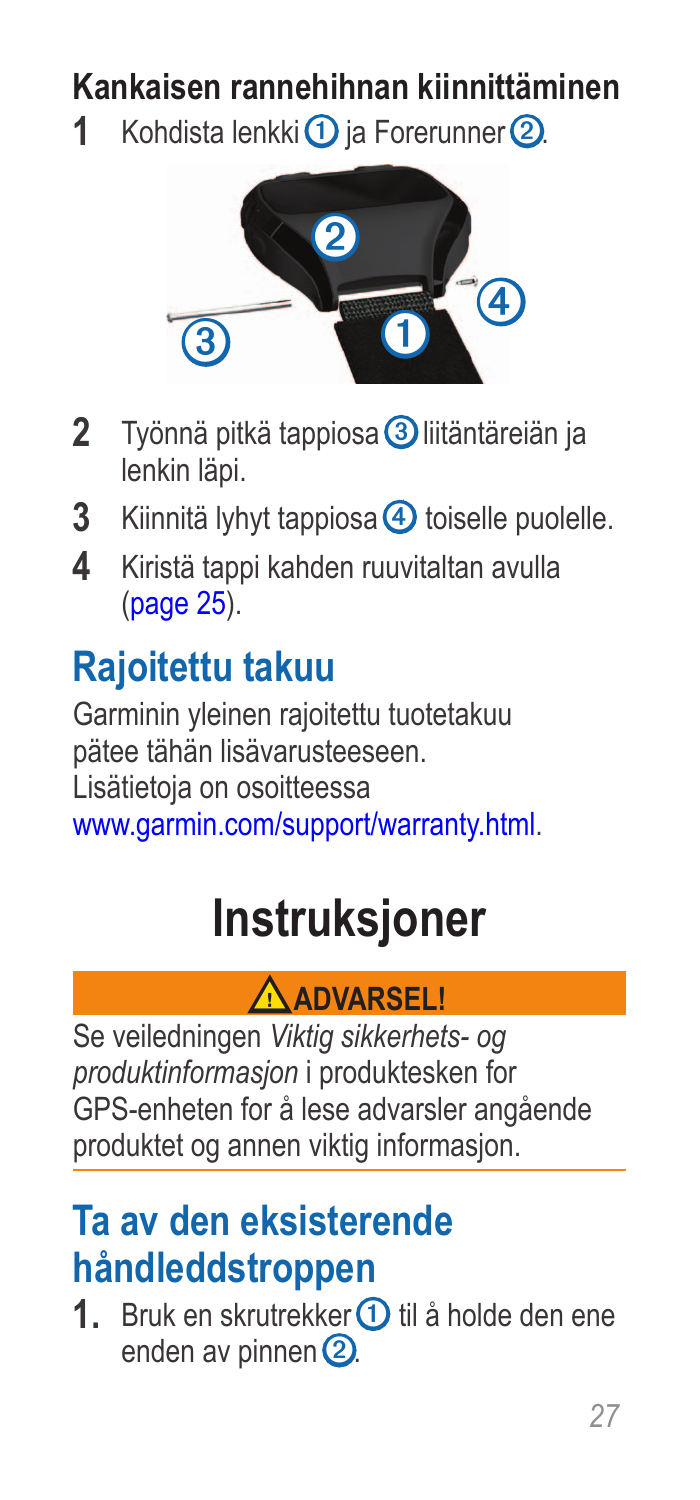

- **2.** Bruk en annen skrutrekker ➌ til å skru av og skille pinnedelene.
- **3.** Dra ut pinnedelene, og ta av håndleddstroppen.
- **4.** Gjenta trinn 1–3 for å ta av den andre siden av håndleddstroppen.

**merk**: Pass på at du ikke mister pinnedelene.

### **Bytte ut den eksisterende håndleddstroppen**

- **1.** Juster enden av den nye håndleddstroppen etter Forerunnerenheten.
- 2. Før den lange pinnedelen gjennom hullet i koblingen og håndleddstroppen.
- **3.** Før den korte pinnedelen inn på den andre siden.
- **4.** Fest pinnen godt ved hjelp av to skrutrekkere [\(page](#page-26-1) 27).
- **5.** Gjenta trinn 1-4 for å bytte ut håndleddsstroppen på den andre siden.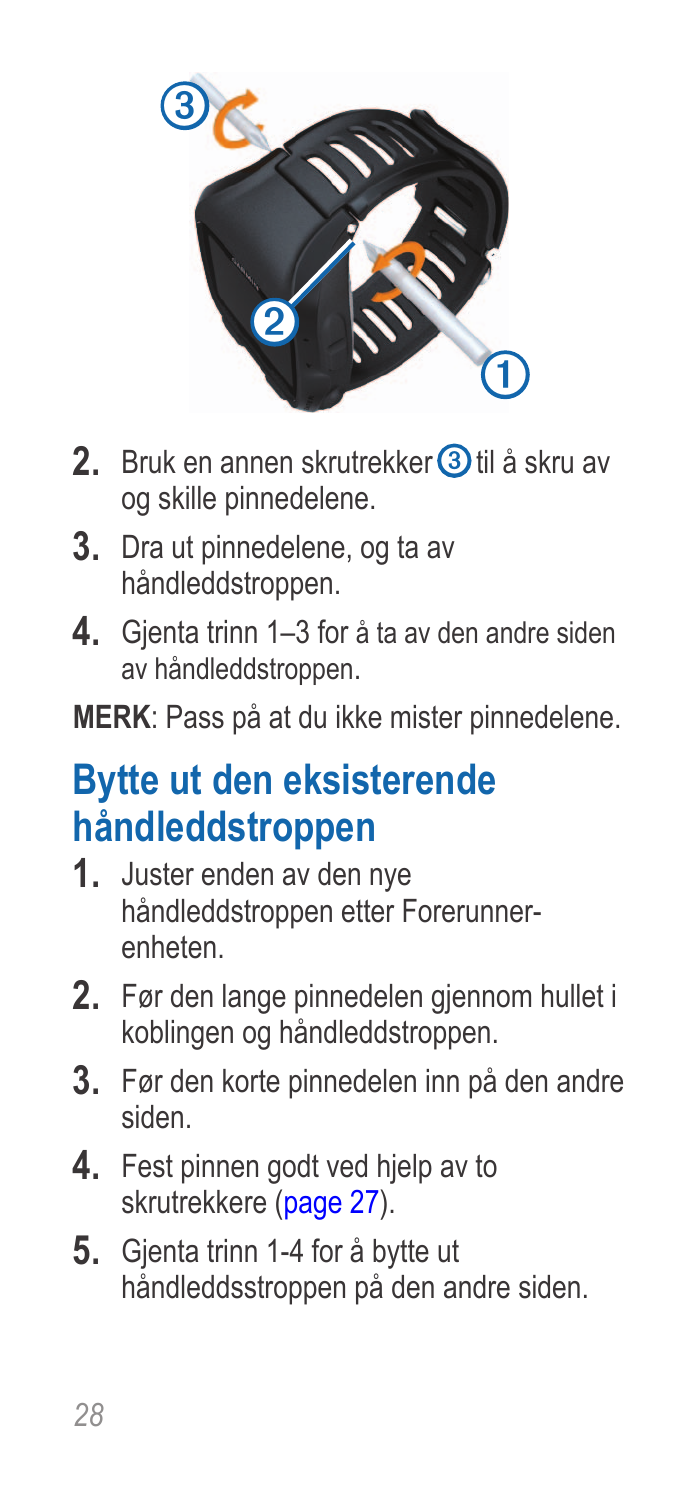## **Montere håndleddstroppen i stoff**

**MERK**: Håndleddstroppen i stoff er en reservestropp for smale håndledd og er ikke beregnet for bruk på vanlige til brede håndledd.

#### **Montere koblingen**

**1.** Juster koblingen **①** etter Forerunner-enheten (2).



- **2.** Før den lange pinnedelen 3 giennom koblingen og Forerunner-enheten.
- **3.** Før den andre pinnedelen <sup>4</sup> inn på den andre siden av koblingen.
- **4.** Fest pinnen godt ved hielp av to skrutrekkere [\(page](#page-26-1) 27).

#### **Feste håndleddstroppen i stoff**

**1.** Juster løkken **D** etter Forerunner-enheten (2)



**2.** Før den lange pinnedelen **3** gjennom hullet i koblingen og løkken.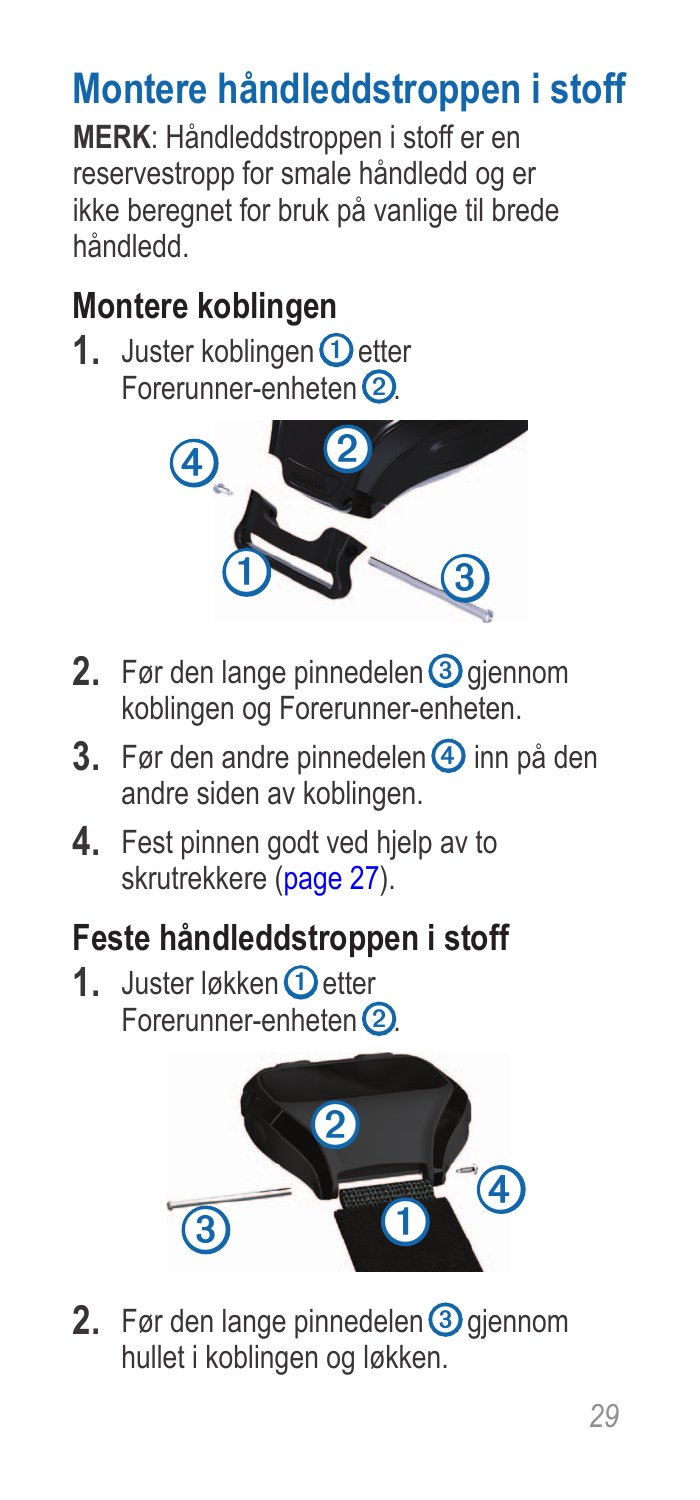- <span id="page-29-0"></span>**3.** Før den andre pinnedelen <sup>4</sup> inn på den andre siden.
- **4.** Fest pinnen godt ved hjelp av to skrutrekkere [\(page](#page-26-1) 27).

## **Begrenset garanti**

Garmins standard begrensede garanti gjelder for dette tilbehøret. Du finner mer informasjon på <www.garmin.com/support/warranty.html>.

## **Instruktioner**

#### **Varning**

I guiden *Viktig säkerhets- och produktinformation* som medföljer i produktförpackningen till GPS-enheten finns viktig information om säker hantering av produkten och annat.

## <span id="page-29-1"></span>**Ta bort det befintliga armbandet**

**1** Använd den ena skruvmeiseln **①** till att hålla fast den ena sidan av stiftet 2

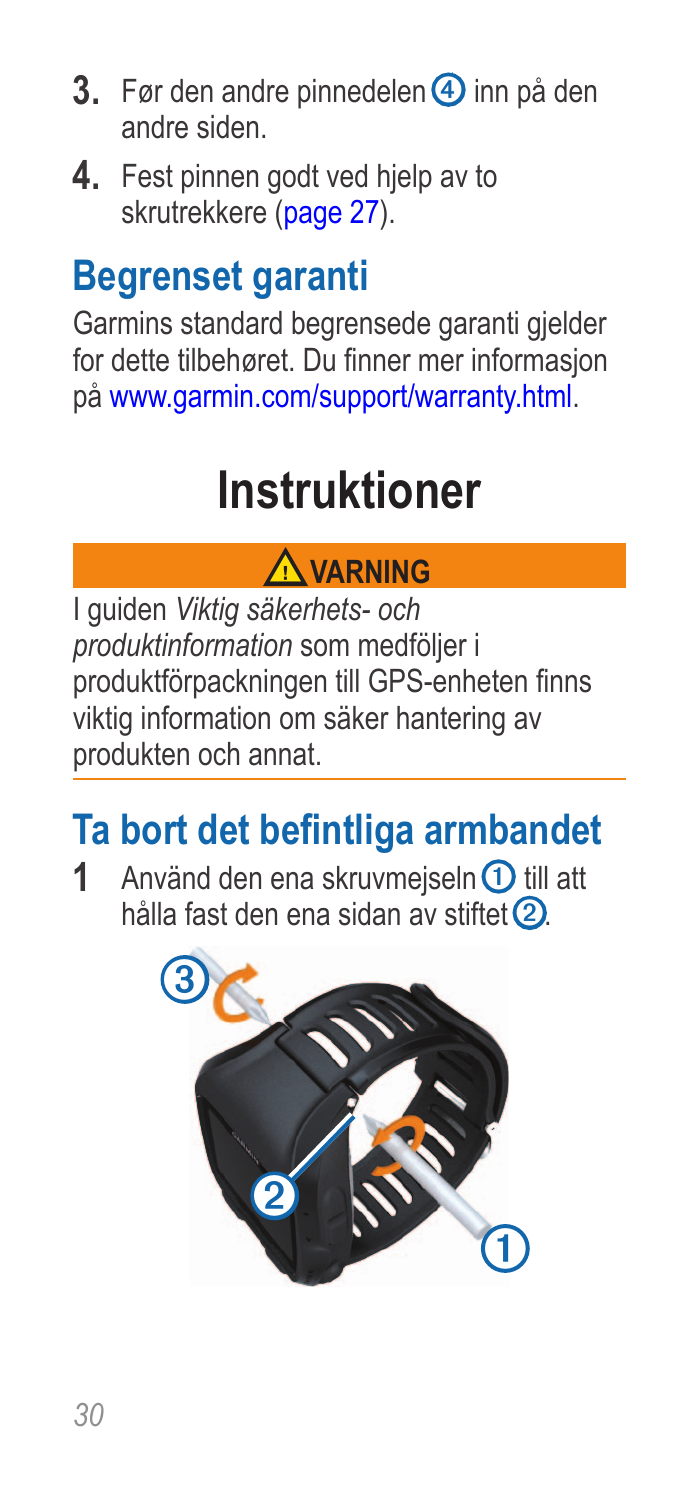- **2** Använd den andra skruvmejseln 3 till att skruva isär de två stiftdelarna.
- **3** Dra ut stiftdelarna och ta loss armbandet.
- **4** Upprepa steg 1 till 3 för att lösgöra den andra sidan av armbandet.

**obs!** Var försiktig så att du inte förlorar stiftdelarna.

## **Byta ut det befintliga armbandet**

- **1** Passa in den nya armbandsdelens ände mot Forerunnern.
- **2** Sätt i den långa stiftdelen genom anslutningshålet och armbandsdelen.
- **3** Sätt i den korta stiftdelen på den andra sidan.
- **4** Använd den dubbla skruvmejselmetoden [\(page](#page-29-1) 30) till att dra åt stiftet ordentligt.
- **5** Upprepa steg 1 till 4 för att byta ut armbandsdelen på den andra sidan.

## **Montera tygarmbandet**

**OBS**! Tygarmbandet är ett reservarmband för smalare handleder och är inte avsett för medelbreda till breda handleder.

#### **Montera anslutningsdelen**

**1** Passa in anslutningsdelen **①** mot Forerunner<sup>(2)</sup>.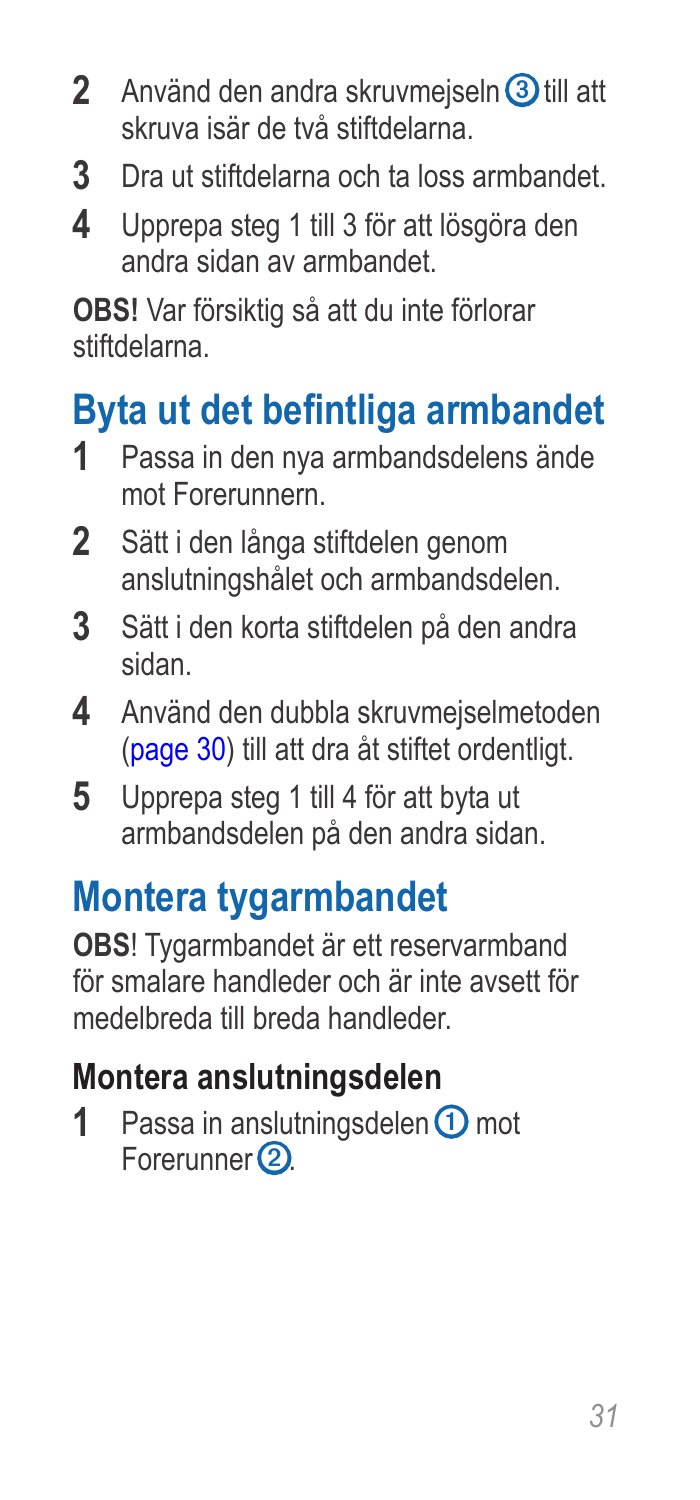

- **2** Sätt i den långa stiftdelen **3** genom anslutningsdelen och Forerunner.
- **3** Sätt i den korta stiftdelen <sup>4</sup> på andra sidan av anslutningsdelen.
- **4** Använd den dubbla skruvmejselmetoden [\(page](#page-29-1) 30) till att dra åt stiftet ordentligt.

#### **Fästa tygarmbandet**

**1** Passa in öglan ① mot Forerunner ②



- **2** Sätt i den långa stiftdelen **③** genom anslutningshålet och öglan.
- **3** Sätt i den korta stiftdelen <sup>4</sup> på den andra sidan.
- **4** Använd den dubbla skruvmejselmetoden [\(page](#page-29-1) 30) till att dra åt stiftet ordentligt.

## **Begränsad garanti**

Garmins vanliga begränsade garanti gäller för detta tillbehör. Mer information finns på <www.garmin.com/support/warranty.html>.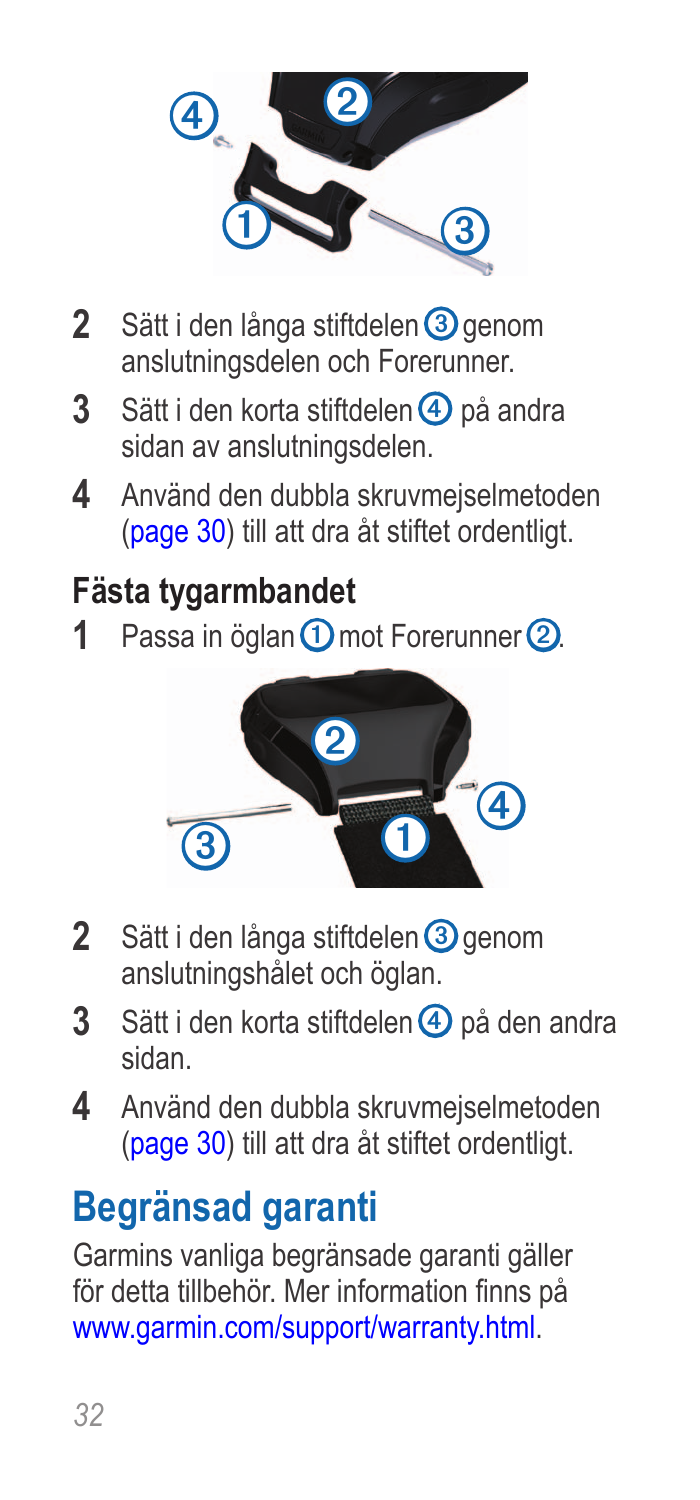## **Instrukcje**

#### **Ostrzeżenie**

<span id="page-32-0"></span>Należy zapoznać się z zamieszczonym w opakowaniu urządzenia GPS przewodnikiem *Ważne informacje dotyczące bezpieczeństwa i produktu* zawierającym ostrzeżenia i wiele istotnych wskazówek.

## <span id="page-32-1"></span>**Zdejmowanie paska na nadgarstek**

1. Użyj jednego śrubokrętu **①**, aby przytrzymać jedną stronę szpilki<sup>2</sup>.



- **2.** Użyj drugiego śrubokrętu ➌, aby odkręcić szpilkę i wyjąć jej części.
- **3.** Wyciągnij części szpilki i zdejmij pasek na nadgarstek.
- **4.** Powtórz kroki 1–3, aby zdjąć drugą stronę paska.

**Uwaga**: Uważaj, aby nie zgubić części szpilki.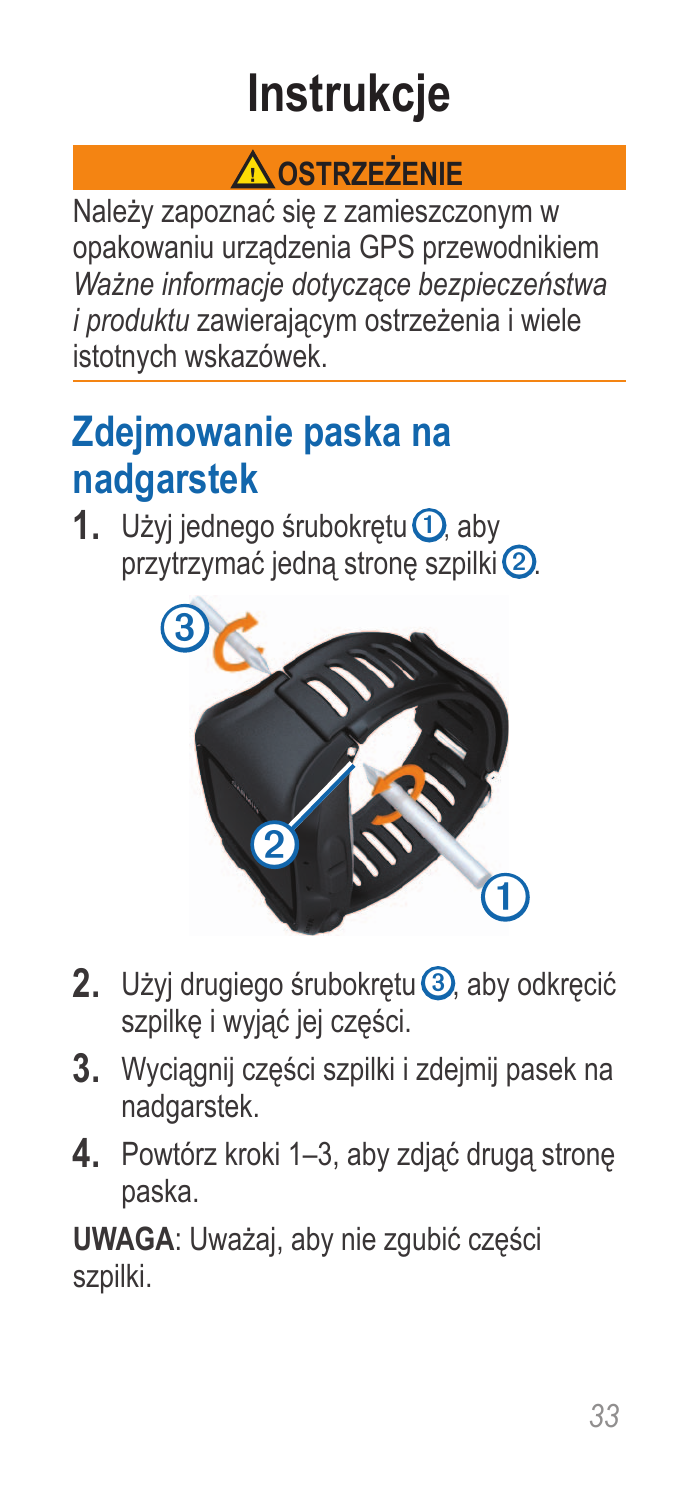## **Wymiana paska na nadgarstek**

- **1.** Dopasuj koniec nowego paska do odpowiedniego miejsca w urządzeniu Forerunner.
- **2.** Wsuń dłuższą część szpilki do otworu połączeniowego i paska.
- **3.** Wsuń krótszą część szpilki z drugiej strony.
- **4.** Korzystając z metody z użyciem dwóch śrubokrętów ([page](#page-32-1) 33), mocno dokręć szpilkę.
- **5.** Powtórz kroki 1–4, aby wymienić pasek z drugiej strony.

## **Mocowanie paska na nadgarstek wykonanego z tkaniny**

**UWAGA**: Pasek na nadgarstek wykonany z tkaniny jest zamiennikiem dla osób o mniejszych nadgarstkach i nie jest odpowiedni dla osób mających średniej wielkości nadgarstki lub większe.

#### **Mocowanie łącznika**

**1.** Dopasuj łącznik ① do odpowiedniego miejsca w urządzeniu Forerunner 2.



**2.** Wsuń dłuższą część szpilki ➌ do łącznika i urządzenia Forerunner.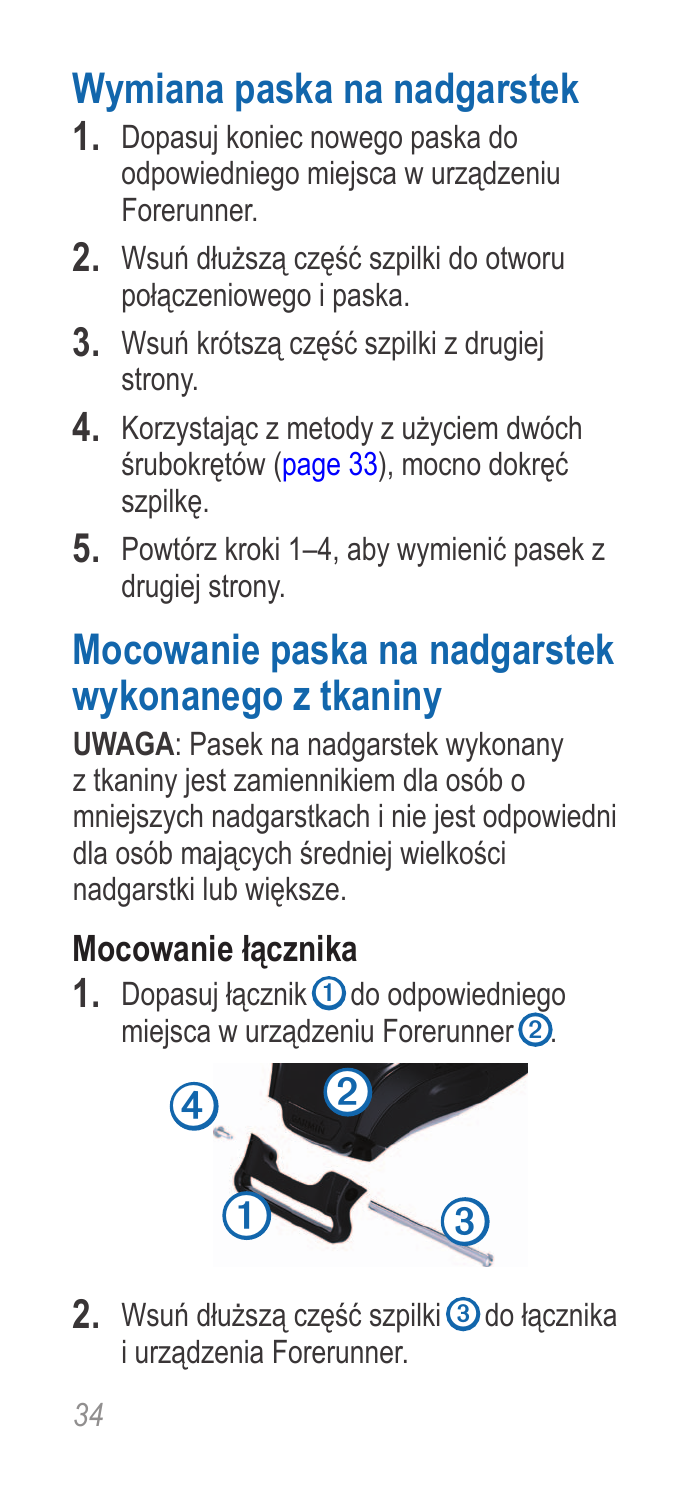- **3.** Wsuń krótszą część szpilki $\overline{4}$  z drugiej strony łącznika.
- **4.** Korzystając z metody z użyciem dwóch śrubokrętów ([page](#page-32-1) 33), mocno dokręć szpilkę.

#### **Przymocowanie paska na nadgarstek wykonanego z tkaniny**

1. Dopasuj pętlę **1** do odpowiedniego miejsca w urządzeniu Forerunner (2)



- 2. Wsuń dłuższą część szpilki<sup>3</sup> do otworu połączeniowego i pętli.
- **3.** Wsuń krótsza część szpilki $\overline{4}$  z drugiej strony.
- **4.** Korzystając z metody z użyciem dwóch śrubokrętów ([page](#page-32-1) 33), mocno dokręć szpilkę.

## **Ograniczona gwarancja**

To urządzenie objęte jest standardową gwarancją ograniczoną firmy Garmin. Więcej informacji można znaleźć na stronie <www.garmin.com/support/warranty.html>.